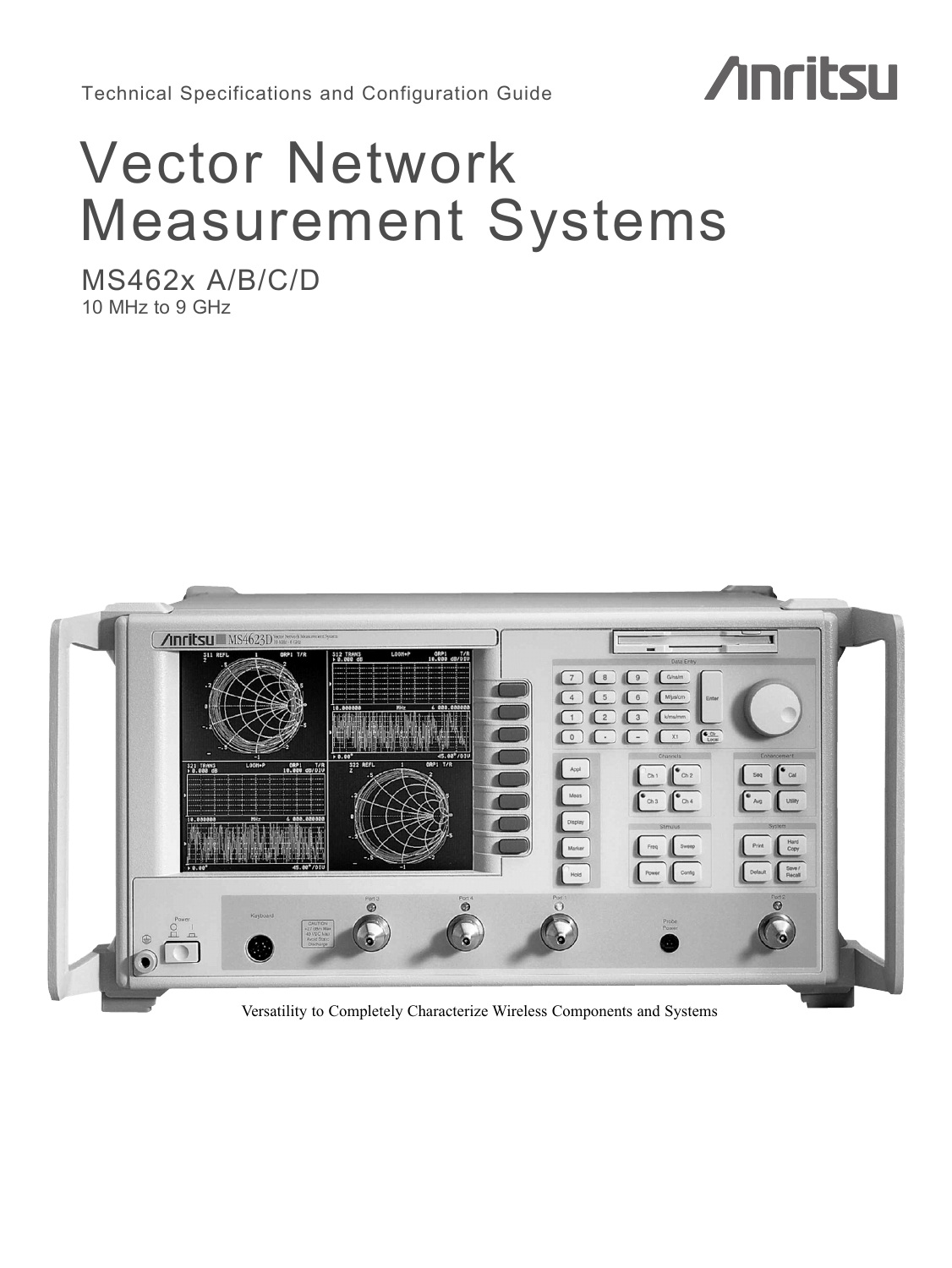## *MS462xx Typical Specifications Overview*

|                                                                                                                                                                                                                                                                                      | <b>MS4622x</b>                                                             | <b>MS4623x</b>                                                        | <b>MS4624x</b>                                                                 |
|--------------------------------------------------------------------------------------------------------------------------------------------------------------------------------------------------------------------------------------------------------------------------------------|----------------------------------------------------------------------------|-----------------------------------------------------------------------|--------------------------------------------------------------------------------|
| <b>Frequency Range</b>                                                                                                                                                                                                                                                               | 10 MHz to 3 GHz                                                            | 10 MHz to 6 GHz                                                       | 10 MHz to 9 GHz                                                                |
| MS462xA T/R <sup>1</sup><br>MS462xB S-Parameter<br>MS462xC DRA <sup>2</sup><br>MS462xD 4-Port                                                                                                                                                                                        | ✓<br>✓<br>✓                                                                | ✓<br>✓<br>✓<br>✓                                                      | ✓<br>✓<br>✓                                                                    |
| <b>Source Summary</b><br>Power Range (No Options)<br>Level Accuracy<br>Sweep Range<br>Harmonics<br>Stability                                                                                                                                                                         | +10 to $-85$ dBm<br>$±1$ dB<br>20 dB Minimum<br>$-30$ dBc<br><5 ppm / year | +7 to -85 dBm<br>±1 dB<br>20 dB Minimum<br>$-30$ dBc<br><5 ppm / year | $+7$ to $-85$ dBm<br>$±1.5$ dB4<br>20 dB Minimum<br>$-25$ dBc<br><5 ppm / year |
| <b>Receiver Summary</b><br>Average Noise, 10 Hz<br><3 GHz5<br>3 to 6 GHz<br>6 to 9 GHz<br>0.1 dB Compression<br>Maximum Input<br>Damage Level                                                                                                                                        | $-115$ dBm<br>$+7$ dBm<br>$+27$ dBm<br>$+30$ dBm                           | $-115$ dBm<br>$-105$ dBm<br>$+7$ dBm<br>$+27$ dBm<br>+30 dBm          | $-115$ dBm<br>$-115$ dBm<br>$-105$ dBm<br>$+7$ dBm<br>$+27$ dBm<br>$+30$ dBm   |
| <b>System Dynamic Range (Terminated)</b><br>10 to 3000 MHz<br>3000 to 6000 MHz<br>6000 to 9000 MHz                                                                                                                                                                                   | 125 dB                                                                     | 125 dB<br>110 dB                                                      | 125 dB<br>120 dB<br>110 dB                                                     |
| <b>High Level Noise</b><br>10 to 3000 MHz<br>3000 to 6000 MHz<br>6000 to 9000 MHz                                                                                                                                                                                                    | <0.008 dB rms                                                              | <0.008 dB rms<br><0.018 dB rms                                        | <0.008 dB rms<br><0.018 dB rms<br><0.018 dB rms                                |
| <b>Standard Features</b><br>Mixed-Mode S-Parameters<br>Embedding/De-embedding<br>Arbitrary Impedance<br>Power Sweep/Gain Compression<br><b>Mixer Measurements</b><br>Pass/Fail, Limit Lines<br>12 Independent Markers<br>AutoCal <sup>®</sup> Calibration<br>Multiple Source Control | ✓<br>✓<br>✓<br>✓<br>✓<br>✓<br>J<br>✓                                       | ✓<br>✓<br>✓<br>✓<br>✓<br>✓<br>✓<br>J                                  | ✓                                                                              |
| <b>Optional Features</b><br>Time Domain<br>Noise Figure <sup>3</sup><br>Intermodulation Distortion<br>Harmonics<br>Mixer Group Delay                                                                                                                                                 | ✓<br>✓<br>✓                                                                | ✓<br>✓<br>✓<br>✓                                                      |                                                                                |
| <b>Measurement Speed</b>                                                                                                                                                                                                                                                             | 150 µsec/point                                                             | 150 µsec/point                                                        | 150 µsec/point                                                                 |

 $^{1}$ T/R is economical Transmission/Reflection (or one-path, two-port) configuration that measures S<sub>11</sub>, S<sub>21</sub><br><sup>2</sup>DRA is Direct Receiver Access configuration for use in developing custom solutions.

3Noise Figure measurements start at 50 MHz. Options available for 3 for 6 GHz.

4Level Accuracy ±1 dB to 6 GHz, ±1.5 dB to 9 GHz.

<sup>5</sup>Some degradation below 50 MHz.

Other Notes

IF Bandwidth Range: 10 Hz, 30 Hz, 100 Hz, 300 Hz, 1 kHz, 3 kHz, 10 kHz, and 30 kHz Data Points: 1, 3, 15, 51, 101, 201, 401, 801, and 1601; Arbitrarily use Discrete Fill for 2 to 1601 points Impedance: 50 Ohms; Frequency Resolution: 1 Hz Standard Connector Type: N-female; Optionally 3.5 mm female, 3.5 mm male, GPC-7, and N-male Dimensions: 224H x 425W x 450D mm (8.75 x 16.75 x 17.75 in.) Weight: Ranges between 16 kg (35 lb.) and 23 kg (52 lb.) depending upon model and options Power Requirements: 85-240V, 48-63Hz, 540 VA maximum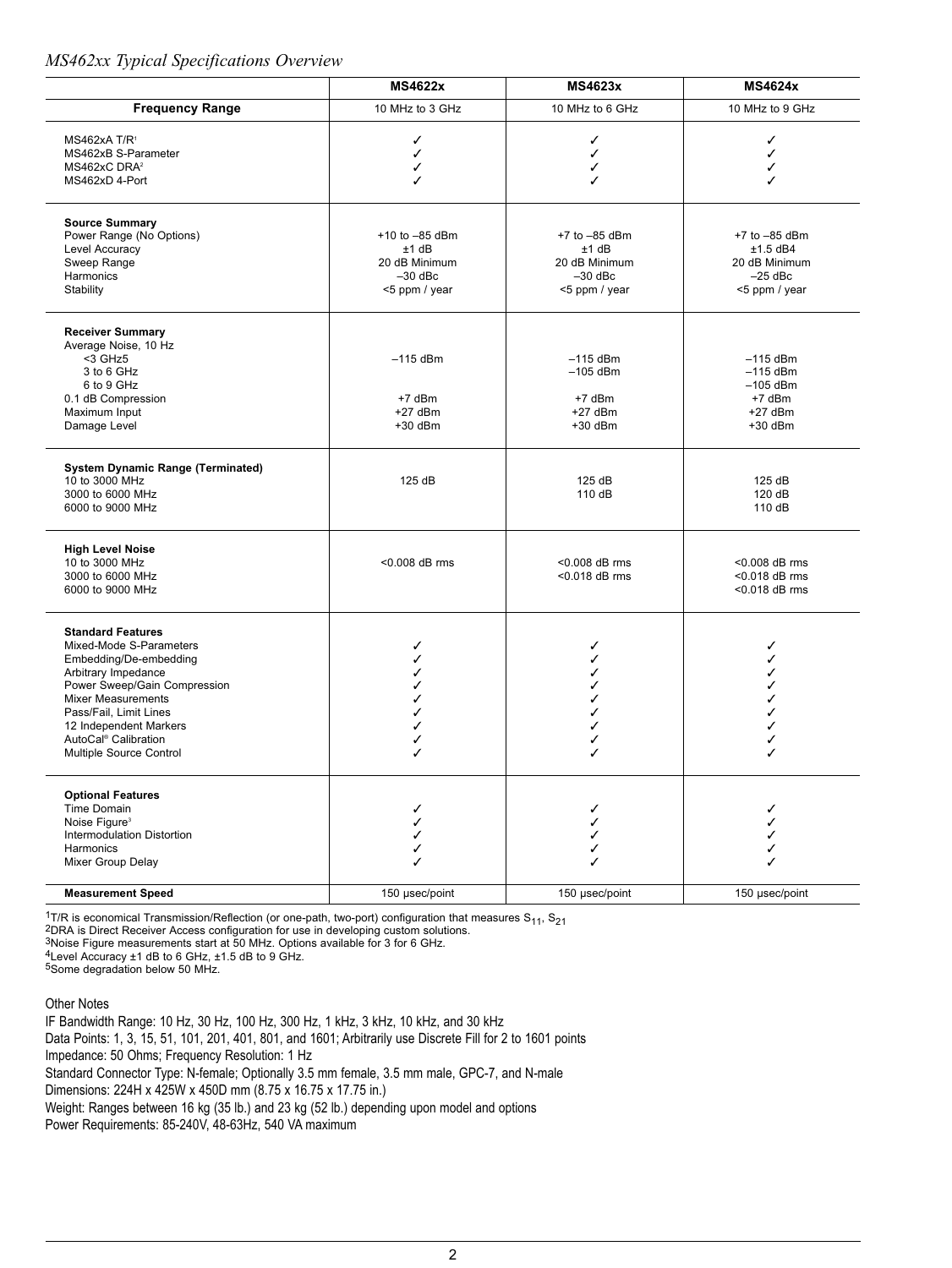# **System Description**

The foundation of the Scorpion® MS462xx Vector Network Measurement System (VNMS) is a high performance 2-port Sparameter measurement engine consisting of a single flexible source and ultra-linear receiver. This vector network analyzer (VNA) engine provides all the necessary features to thoroughly characterize your RF components versus time, frequency and power. Simply upgrade your Scorpion, as shown in the following table, to further apply this powerful engine towards performing 3 and 4-Port S-parameter measurements…

| Configuration              | 10 MHz - 3 GHz         | 10 MHz - 6 GHz          | 10 MHz - 9 GHz         |
|----------------------------|------------------------|-------------------------|------------------------|
| 2-Port $T/R$ <sup>1</sup>  | <b>MS4622A</b>         | MS4623A                 | MS4624A                |
| 2-Port                     | <b>MS4622B</b>         | MS4623B                 | MS4624B                |
| 3-Port                     | MS4622B +<br>MS4600/3A | MS4623B +<br>MS4600/3B  | MS4624B +<br>MS4600/3E |
| $3$ -Port T/R <sup>2</sup> | MS4622B +<br>MS4600/6  | MS4623B +<br>MS4600/6   | MS4624B +<br>MS4600/6  |
| 4-Port                     | MS4622D                | MS4623D                 | MS4624D                |
| 2-Port DRA <sup>3</sup>    | MS4622C                | MS4623C                 | MS4624C                |
| 3-Port DRA <sup>3</sup>    | MS4622C +<br>MS4600/3C | 7MS4623C +<br>MS4600/3D | MS4624C +<br>MS4600/3F |

#### *S-Parameter Model Configuration Overview*

<sup>1</sup>T/R is economical Transmission/Reflection (or one-path, two-port) configuration that measures S<sub>11</sub>, S<sub>21</sub>. <sup>2</sup>3-Port T/R measures 2-port S-parameters plus two-path, three-port measurements.

3DRA is Direct Receiver Access configuration for use in developing custom solutions.

## *…And, Scorpion is NOT limited to just S-parameters.*

A single connection to Scorpion reveals the true performance of your RF device especially as your passive devices are integrated with active devices. This single instrument, consisting of both flexible models and powerful options, means you can design and manufacture all of your passive, active, mixer, power amplifier, and custom RF devices! For example, you can also add any or all of the following options to your 2, 3, or 4-Port S-parameter engine: Time Domain, Noise Figure, Frequency Translating Group Delay (FTGD), Harmonics and Intermodulation Distortion (IMD). This integrated and compact measurement solution provides unparalleled performance, versatility and value for all of your RF measurement requirements.

|  |  |  |  | Scorpion MS462xx Vector Network Measurement System Product Overview |  |  |  |
|--|--|--|--|---------------------------------------------------------------------|--|--|--|
|--|--|--|--|---------------------------------------------------------------------|--|--|--|

| <b>Model/Option</b>                    | "A" Passive<br>T/R1    | "B" Active / Mixer<br>Bal / Diff, 3-Port | "C" Antenna / Custom<br>DRA <sub>2</sub> | "D" Bal / Diff<br>4-Port |
|----------------------------------------|------------------------|------------------------------------------|------------------------------------------|--------------------------|
| 10 MHz - 3 GHz (MS4622x)               | ✓                      |                                          |                                          |                          |
| 10 MHz - 6 GHz (MS4623x)               |                        |                                          |                                          |                          |
| 10 MHz - 9 GHz (MS4624x)               |                        |                                          |                                          |                          |
| Time Domain                            |                        |                                          |                                          |                          |
| Internal Second Source                 |                        |                                          |                                          | Standard                 |
| 50 MHz - 3 GHz NF<br>50 MHz - 6 GHz NF | Contact<br>Factory     |                                          |                                          |                          |
| Mixer Group Delay                      |                        |                                          |                                          |                          |
| Third Port (No Source)                 | <b>Contact Factory</b> |                                          |                                          |                          |
| Step Attenuator                        |                        | Standard                                 | Standard                                 | Standard                 |
| Harmonics                              |                        |                                          |                                          |                          |
| <b>AutoCal Control</b>                 |                        |                                          |                                          |                          |
| <b>Connector Designation</b>           |                        |                                          |                                          |                          |
| Intermodulation Distortion             |                        |                                          |                                          |                          |

 $\frac{1}{1}$ T/R is economical Transmission/Reflection (or one-path, two-port) configuration that measures S<sub>11</sub>, S<sub>21</sub>. 2DRA is Direct Receiver Access configuration for use in developing custom solutions.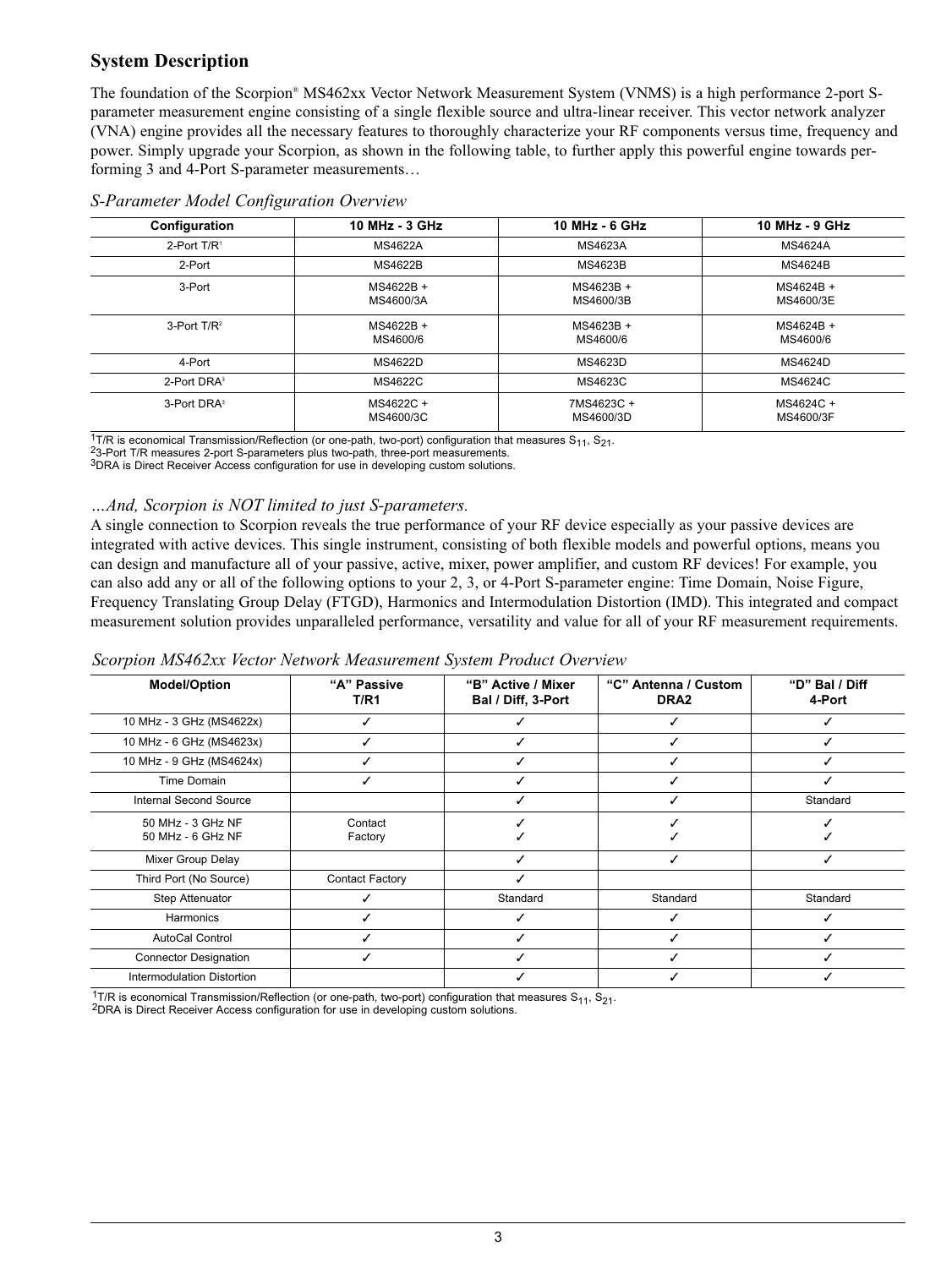# **Technical Specifications**

Technical Specifications and Configuration Guide for Scorpion are detailed in the following pages.

## *Test Conditions*

The specifications in the following pages describe the warranted performance of the instrument at  $23 \pm 3$ °C when the unit is calibrated with the appropriate AutoCal module or coaxial calibration kit. A warm-up time of ninety (90) minutes should be allowed prior to verifying system specifications. Performance parameters denoted as "typical" indicate non-warranted specifications.

## *Test Port Corrected Characteristics*

#### **Standard Connector Type:** N female

**Optional Connector Types:** 3.5mm female (MS4600/11SF), 3.5mm male (MS4600/11S), GPC-7 (MS4600/11A) and N male (MS4600/11NM)

| <b>Connector</b>               | Configuration            | <b>Frequency (MHz)</b> | Directivity (dB) | Source Match (dB) | Load Match (dB) |
|--------------------------------|--------------------------|------------------------|------------------|-------------------|-----------------|
| $3.5 \text{ mm}$               | Ports 1 and 2            | 10-1000                | >46              | $>44$             | $>46$           |
| (MS4600/11S)<br>(MS4600/11SF)  | MS462xB<br>MS462xD       | 1000-3000              | >44              | >41               | >44             |
|                                |                          | 3000-6000              | >38              | $>39$             | $>38$           |
|                                |                          | 6000-9000              | $>37$            | $>36$             | >37             |
|                                | Ports 3 and 4            | 10-1000                | $>44$            | $>42$             | $>44$           |
|                                | MS462xB/Opt3x<br>MS462xD | 1000-3000              | $>42$            | >40               | $>42$           |
|                                |                          | 3000-6000              | >37              | >37               | >37             |
|                                |                          | 6000-9000              | $>36$            | $>35$             | $>36$           |
| N-Type                         | Ports 1 and 2            | 10-1000                | $>46$            | >44               | $>46$           |
| Standard N(F)<br>(MS4600/11NM) | MS462xB<br>MS462xD       | 1000-3000              | $>44$            | >41               | >44             |
|                                |                          | 3000-6000              | >38              | $>39$             | $>38$           |
|                                |                          | 6000-9000              | >37              | $>36$             | $>37$           |
|                                | Port 3 and 4             | 10-1000                | $>44$            | $>42$             | >44             |
|                                | MS462xB/Opt3x<br>MS462xD | 1000-3000              | $>42$            | >40               | $>42$           |
|                                |                          | 3000-6000              | >37              | $>37$             | $>37$           |
|                                |                          | 6000-9000              | $>36$            | $>35$             | $>36$           |
| GPC-7                          | Ports 1 and 2            | 10-1000                | $>46$            | >44               | >46             |
| (MS4600/11A)                   | MS462xB<br>MS462xD       | 1000-3000              | $>44$            | >41               | >44             |
|                                |                          | 3000-6000              | >38              | $>39$             | $>38$           |
|                                |                          | 6000-9000              | >37              | $>36$             | >37             |
|                                | Port 3 and 4             | 10-1000                | $>44$            | $>42$             | $>44$           |
|                                | MS462xB/Opt3x<br>MS462xD | 1000-3000              | $>42$            | >40               | $>42$           |
|                                |                          | 3000-6000              | $>37$            | >37               | $>37$           |
|                                |                          | 6000-9000              | $>36$            | $>35$             | $>36$           |

(12-term error correction applied; 24-term error correction applied for Port 3; 40-term error correction applied for Port 4)

## *Test Port Raw Characteristics*

| <b>Frequency Range</b> | <b>Raw Directivity</b><br>(All Models) | <b>Raw Port Match</b><br>(All Models) |
|------------------------|----------------------------------------|---------------------------------------|
| 10 MHz - 3 GHz         | 23 dB                                  | $15 dB*$                              |
| 3 GHz - 6 GHz          | 20dB                                   | 15dB                                  |
| $6$ GHz - 9 GHz        | 15dB                                   | 9 <sub>dB</sub>                       |

\*Ms462xD models with Option 4F or 4G degraded below 100 MHz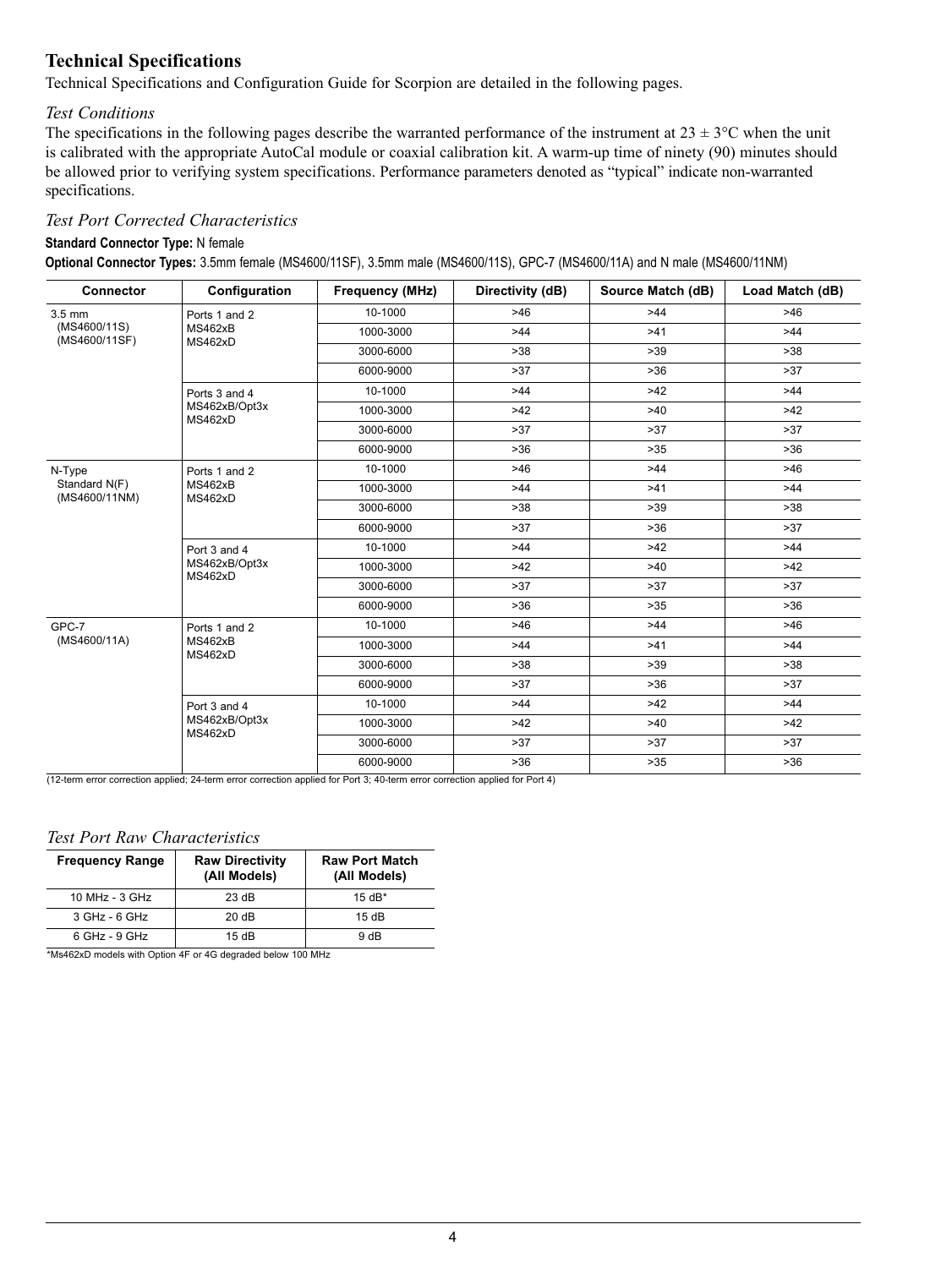# **Dynamic Range**

System Dynamic Range is defined as the differential between the power available at Port 1 and the system noise floor. The noise floor of the system is defined as the peak of the noise trace under the following conditions; terminating all test ports with broadband coaxial loads, applying full 12-term error correction and minimum (10 Hz) IF bandwidth with one average applied.

| <b>Models</b>      | Frequency<br>(MHz) | <b>Typical Port Power</b><br>(dBm) | <b>Noise Floor</b><br>(dBm) | <b>System Dynamic</b><br>Range (dB) |
|--------------------|--------------------|------------------------------------|-----------------------------|-------------------------------------|
| <b>MS4622A</b>     | 50                 | 14                                 | $-100$                      | 114                                 |
| 3 GHz              | 800                | 14                                 | $-115$                      | 129                                 |
| 2-Port<br>T/R1     | 1900               | 14                                 | $-115$                      | 129                                 |
|                    | 3000               | 13                                 | $-115$                      | 128                                 |
| <b>MS4622B</b>     | 50                 | 12                                 | $-100$                      | 112                                 |
| 3 GHz              | 800                | 12                                 | $-115$                      | 127                                 |
| 2, 3-Port          | 1900               | 12                                 | $-115$                      | 127                                 |
|                    | 3000               | 11                                 | $-115$                      | 126                                 |
| <b>MS4622D</b>     | 50                 | 12                                 | $-100$                      | 112                                 |
| 3 GHz<br>4-Port    | 800                | 12                                 | $-115$                      | 127                                 |
|                    | 1900               | 12                                 | $-115$                      | 127                                 |
| <b>MS4623A</b>     | 3000               | 11                                 | $-115$                      | 126                                 |
| 6 GHz              | 50                 | 13                                 | $-100$                      | 113                                 |
| 2-Port<br>T/R1     | 1900               | 13                                 | $-115$                      | 128                                 |
|                    | 3000               | 13                                 | $-115$                      | 128                                 |
|                    | 6000               | 11                                 | $-105$                      | 116                                 |
| <b>MS4623B</b>     | 50                 | 11                                 | $-100$                      | 111                                 |
| 6 GHz              | 1900               | 11                                 | $-115$                      | 126                                 |
| 2, 3-Port          | 3000               | 11                                 | $-115$                      | 126                                 |
|                    | 6000               | 10                                 | $-105$                      | 115                                 |
| <b>MS4623D</b>     | 50                 | 11                                 | $-100$                      | 111                                 |
| 6 GHz              | 1900               | 11                                 | $-115$                      | 126                                 |
| 4-Port             | 3000               | 11                                 | $-115$                      | 126                                 |
|                    | 6000               | 10                                 | $-105$                      | 115                                 |
| <b>MS4624A</b>     | 50                 | 14                                 | $-100$                      | 114                                 |
| 9 GHz<br>2, 3-Port | 1900               | 14                                 | $-115$                      | 129                                 |
| T/R1               | 3000               | 13                                 | $-115$                      | 128                                 |
|                    | 6000               | 12                                 | $-115$                      | 127                                 |
|                    | 9000               | 12                                 | $-105$                      | 117                                 |
| <b>MS4624B</b>     | 50                 | 12                                 | $-100$                      | 112                                 |
| 9 GHz<br>2, 3-Port | 1900               | 12                                 | $-115$                      | 127                                 |
|                    | 3000               | 11                                 | $-115$                      | 126                                 |
|                    | 6000               | 11                                 | $-115$                      | 126                                 |
|                    | 9000               | 11                                 | $-105$                      | 116                                 |
| <b>MS4624D</b>     | 50                 | 12                                 | $-100$                      | 112                                 |
| 9 GHz<br>4-Port    | 1900               | 12                                 | $-115$                      | 127                                 |
|                    | 3000               | 11                                 | $-115$                      | 126                                 |
|                    | 6000               | 11                                 | $-115$                      | 126                                 |
|                    | 9000               | 11                                 | $-105$                      | 116                                 |

*Typical System Dynamic Range: For Nominal Receiver Compression (Option 4 not installed)*

1T/R is economical Transmission/Reflection (or one-path, two-port) configuration that measures  $S_{11}$ ,  $S_{21}$ .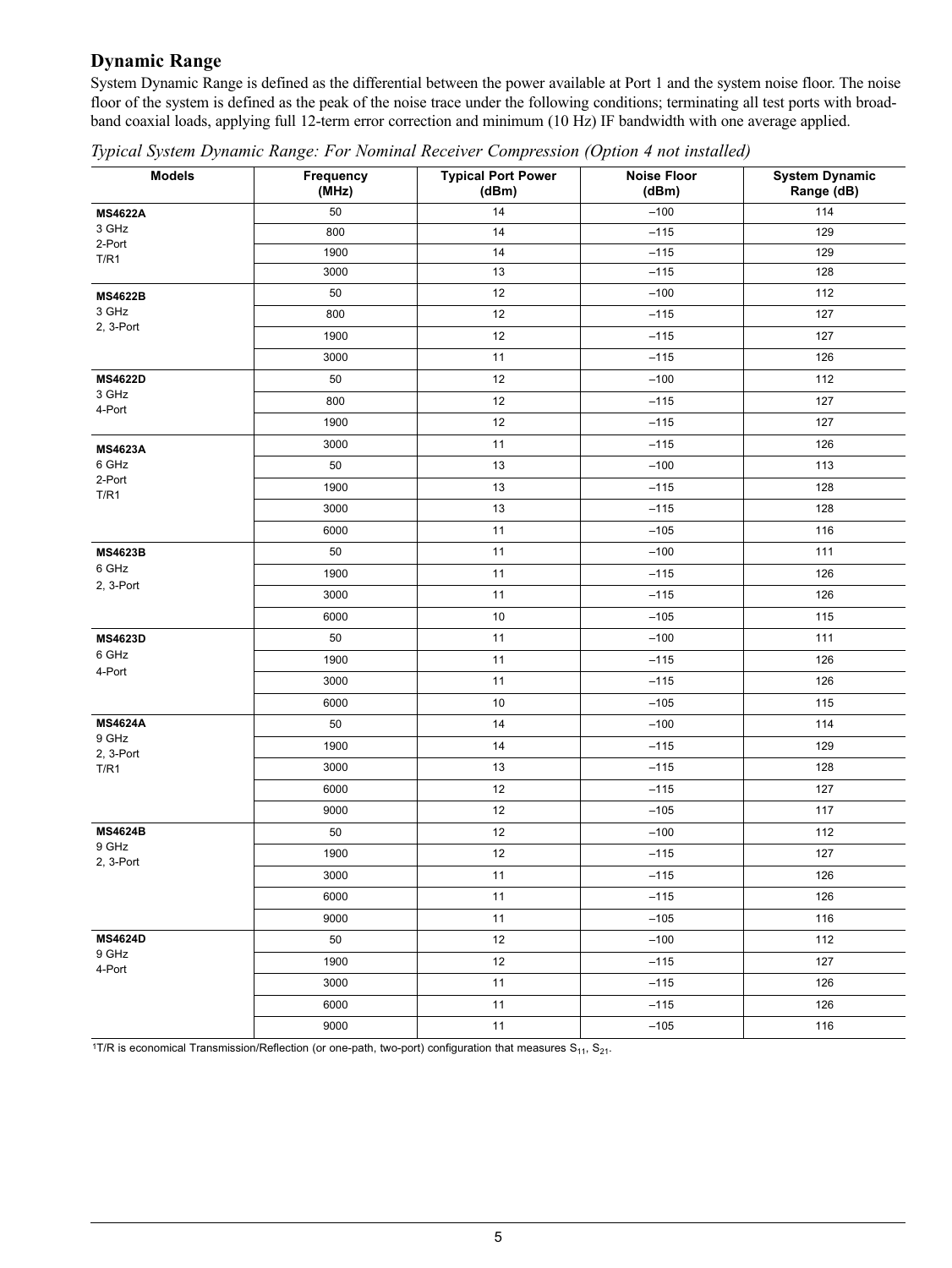# **Source Specifications**

The following source specifications apply to both the standard (Source 1) and optional (Source 2, reference Option  $3x$ ) sources within Scorpion.

### **Power Output Range:**

Standard source output power ranges are summarized in the following table. Note that the source output power range is primarily affected in the 4-port configuration or when adding the option for Noise Figure (MS4600/4 or MS4600/4B).

| Configuration                        | <b>Model/Option</b>                                                                                            | <b>Frequency Range</b>                                                                                                    | Source 1                                                                                              | Source 2                                                      |
|--------------------------------------|----------------------------------------------------------------------------------------------------------------|---------------------------------------------------------------------------------------------------------------------------|-------------------------------------------------------------------------------------------------------|---------------------------------------------------------------|
| 2-Ports<br>No Options                | MS4622X <sup>1</sup><br>MS4623X <sup>1</sup><br>MS4624X <sup>1</sup>                                           | 10 MHz to 3 GHz<br>10 MHz to 6 GHz<br>10 MHz to 9 GHz                                                                     | $+10$ to $-85$ dBm<br>$+7$ to $-85$ dBm<br>$+7$ to $-85$ dBm                                          | N/A<br>N/A<br>N/A                                             |
| 3-Ports<br>Without Noise Figure      | MS4622B +<br>MS4600/3B or 3D<br>(2nd Internal Source)                                                          | 10 MHz to 3 GHz                                                                                                           | $+10$ to $-85$ dBm                                                                                    | $+10$ to $-85$ dBm                                            |
|                                      | MS4623B +<br>MS4600/3E or 3F<br>(2nd Internal Source)                                                          | 10 MHz to 6 GHz                                                                                                           | $+7$ to $-85$ dBm                                                                                     | $+7$ to $-85$ dBm                                             |
|                                      | MS4624B +<br>MS4600/3E or 3F<br>(2nd Internal Source)                                                          | 10 MHz to 9 GHz                                                                                                           | $+7$ to $-85$ dBm                                                                                     | $+7$ to $-85$ dBm                                             |
| 2. 3. or 4-Ports<br>Add Noise Figure | MS4622B + MS4600/4<br>MS4623B + MS4600/4(B)<br>MS4624B + MS4600/4(B)<br>MS462xD + MS4600F<br>MS462xD + MS4600G | Add 3 GHz NF <sup>2</sup><br>Add 3 or 6 GHz $NF2$<br>Add 3 or 6 GHz NF <sup>2</sup><br>Add 3 GHz $NF2$<br>Add 6 GHz $NF2$ | $+7$ to $-85$ dBm<br>$+5$ to $-85$ dBm<br>$+5$ to $-85$ dBm<br>$+5$ to $-85$ dBm<br>$+5$ to $-85$ dBm | No Change<br>No Change<br>No Change<br>No Change<br>No Change |
| 4-Ports                              | <b>MS4622D</b><br>MS4623D<br>MS4624D                                                                           | 10 MHz to 3 GHz<br>10 MHz to 6 GHz<br>10 MHz to 9 GHz                                                                     | $+10$ to $-85$ dBm<br>$+7$ to $-85$ dBm<br>$+7$ to $-85$ dBm                                          | $+10$ to $-15$ dBm<br>$+7$ to $-15$ dBm<br>$+7$ to $-15$ dBm  |

1MS4622A and MS4623A source power includes optional step attenuator; otherwise lowest port power is –15 dBm. 2Noise Figure measurements start at 50 MHz.

### **Frequency Resolution:** 1 Hz

**Frequency Stability - Aging:** <5x10-6 / year

**Temperature:** <5x10-6 over +15°C to +50°C

**Power Control Range:** >20 dB. The minimum absolute level for power sweep is -15 dBm while the maximum power output for a unit is typically +10 dBm, depending upon configuration.

**Source Power Level:** The source power (dBm) may be set from the front panel menu or via GPIB. Port 1 power level is settable from +10 dBm (on the simpler test sets, ranging to +5 dBm on the most complex) to –15 dBm with 0.01 dB resolution. In addition, the Port 1 (and Port 3) power may be attenuated in 10 dB steps using the internal 70 dB step attenuator. Port 3 step attenuator is not available in D models. Port 1 step attenuator is optional in A models.

**Power Level Accuracy:** ±1 dB to 6 GHz, ±1.5 dB to 9 GHz (no flat power calibration applied; full-band frequency sweep at -15 dBm, 0 dBm, and maximum rated power).

Level Test Port Power: The power, at all sweep frequencies, is leveled to within ±1dB to 6 GHz (±1.5 dB to 9 GHz). Only Port 1 and Port 3 (if installed) can be power calibrated.

Harmonics and Spurious (at Maximum Rated Power): <-25 dBc for MS4624x, <-30 dBc for all other models.

**Sweep Type:** Linear, CW, Marker, or N-Discrete point sweep.

**Power Sweep Range:** 20 dB (minimum)

**Power Meter Correction:** The MS462xx offers a user-selectable feature that corrects for test port power variations and slope on Port 1 (or Port 3 when the optional internal source is installed) using an external Anritsu ML2437A or ML2438A power meter. Power meter correction is available at a user-selectable power level, if it is within the power adjustment range of the internal source. Once the test port power has been flattened, its level may be changed within the remaining power adjustment range of the signal source.

**Multiple Source Control Capability:** Multiple Source Control capability allows a user to independently control the frequencies of up to four sources (two internal and two external or one internal and three external) and the receiver without the need for an external controller. The frequency ranges and output powers of each source may be independently specified. A frequency sweep may be comprised of up to five separate bands, each with independent source and receiver settings, for convenient testing of frequency translation devices such as mixers. Up to five sub-bands may be tested in one sweep. This feature enables users to easily test mixers, up/down converters, multipliers, and other frequency conversion devices. For more information, see Multiple Source Mode application note (p.n. 11410-00244).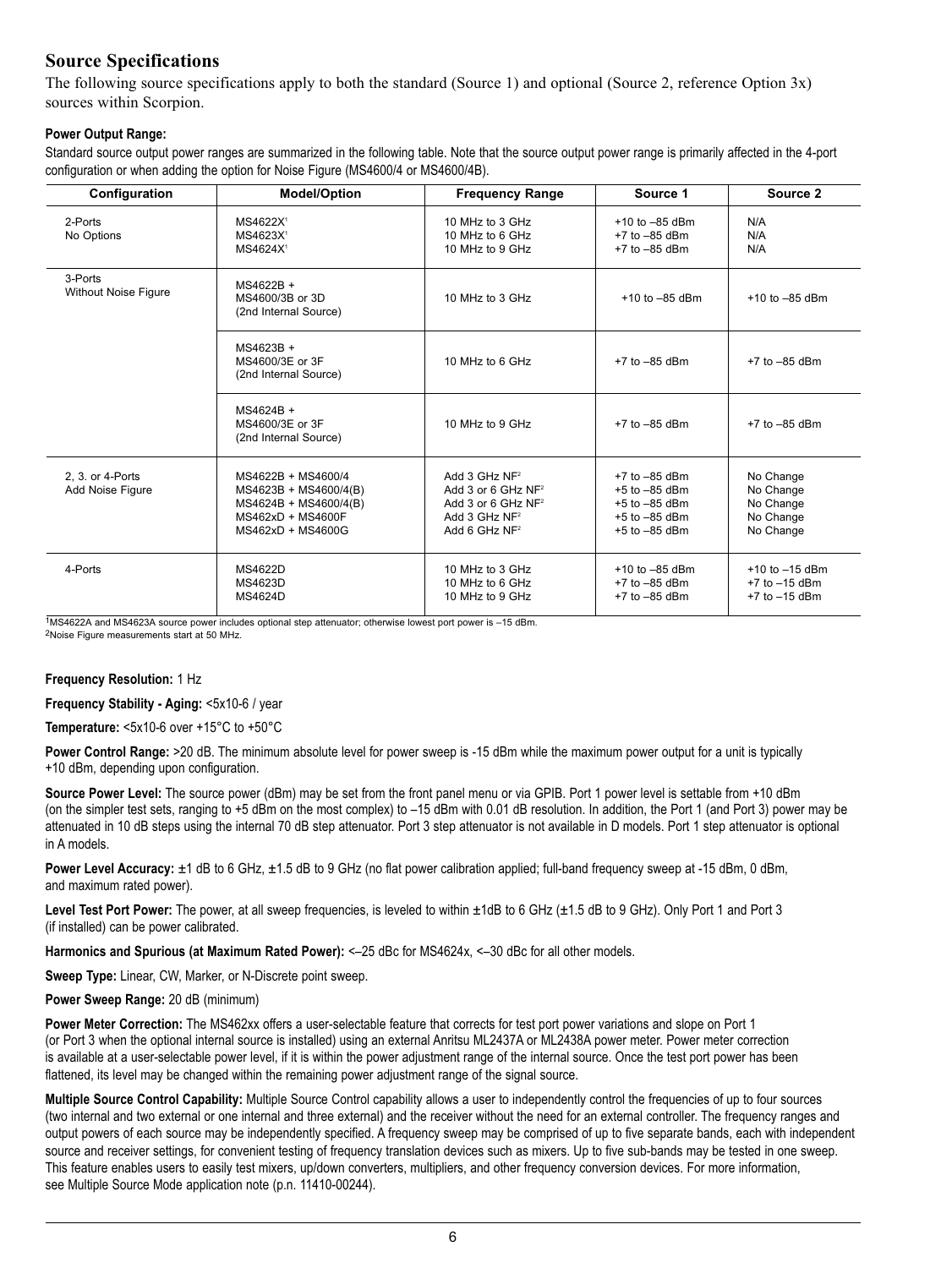## **Receiver Specifications**

The following receiver specifications apply to standard receivers within Scorpion when terminating all test ports with broadband coaxial loads (excluding spurs and degradation below 50 MHz).

## *3 GHz (MS4622x) Models, Average Noise Level (I.F. Bandwidth = 10 Hz):*

| <b>Frequency Range</b> | MS4622A1,2           | MS4622B1,2           | MS4622C1,3 | MS4622D <sup>1,2</sup> |
|------------------------|----------------------|----------------------|------------|------------------------|
| 10 MHz to 3 GHz        | $-100$ dBm           | $-100$ dBm           | $-110$ dBm | $-100$ dBm             |
| Typical)               | $(-115 \text{ dBm})$ | $(-115 \text{ dBm})$ | (–120 dBm) | $(-115$ dBm)           |

1Damage Level: >+30 dBm, >+23 dBm noise figure mode 2Maximum Input Level: +27 dBm, +20 dBm noise figure mode

3Maximum Input Level: +20 dBm

## *6 GHz (MS4623x) Models, Average Noise Level (I.F. Bandwidth = 10 Hz):*

| <b>Frequency Range</b> | MS4623A1,2 | MS4623B1,2   | MS4623C1,3 | MS4623D <sup>1,2</sup> |
|------------------------|------------|--------------|------------|------------------------|
| 10 MHz to 3 GHz        | $-100$ dBm | $-100$ dBm   | $-110$ dBm | $-100$ dBm             |
| (Typical)              | (-115 dBm) | $(-115 dBm)$ | (-120 dBm) | (–110 dBm)             |
| 3 GHz to 6 GHz         | $-90$ dBm  | $-90$ dBm    | $-100$ dBm | $-90$ dBm              |
| (Typical)              | (–105 dBm) | $(-100$ dBm) | (-110 dBm) | (–100 dBm)             |

1Damage Level: >+30 dBm, >+23 dBm noise figure mode

2Maximum Input Level: +27 dBm, +20 dBm noise figure mode

3Maximum Input Level: +20 dBm

## *9 GHz (MS4624x) Models, Average Noise Level (I.F. Bandwidth = 10 Hz):*

| <b>Frequency Range</b> | MS4624A1,2 | MS4624B1,2   | MS4624C <sup>1,2</sup> | MS4624D <sup>1,2</sup> |
|------------------------|------------|--------------|------------------------|------------------------|
| 10 MHz to 3 GHz        | $-100$ dBm | $-100$ dBm   | $-110$ dBm             | $-100$ dBm             |
| (Typical)              | (–115 dBm) | $(-115 dBm)$ | $(-120$ dBm)           | $(-115$ dBm)           |
| 3 GHz to 6 GHz         | $-100$ dBm | $-100$ dBm   | $-110$ dBm             | $-100$ dBm             |
| (Typical)              | (-115 dBm) | $(-115$ dBm) | $(-120$ dBm)           | $(-115$ dBm)           |
| 6 GHz to 9 GHz         | $-90$ dBm  | $-90$ dBm    | $-100$ dBm             | $-90$ dBm              |
| (Typical)              | (–105 dBm) | $(-105$ dBm) | $(-110$ dBm)           | (-105 dBm)             |

1Damage Level: > +30 dBm, > +23 dBm noise figure mode

2Maximum Input Level: +27 dBm, +20 dBm noise figure mode

3Maximum Input Level: +20 dBm

# **Measurement Enhancement**

**Data Averaging:** Averaging of 1 to 4096 averages can be selected. The data averaging function is performed at each data point during the frequency sweep or sweep by sweep. Averaging can be toggled on/off via the front panel and a front panel LED indicates that the data averaging function is enabled.

|                 |                                               | --                                                   |     |                              |              |                        |                                                                   |
|-----------------|-----------------------------------------------|------------------------------------------------------|-----|------------------------------|--------------|------------------------|-------------------------------------------------------------------|
| $\Omega$<br>kHz | 10 kHz<br>the contract of the contract of the | 2L<br>או וחיט<br>the contract of the contract of the | kHz | $\sim$ $\sim$<br>300 Hz<br>. | 100<br>1 I Z | $\sim$<br>- 112<br>ັບບ | 10.11<br>10 H∠<br>the contract of the contract of the contract of |
|                 |                                               |                                                      |     |                              |              |                        |                                                                   |

**IF Bandwidth:** Soft Key selection of IF bandwidth; selections shown in the following table.

**Trace Smoothing:** Computes an average over a percentage range of the data trace. The percentage of trace to be smoothed can be selected from 0 to 20% of trace.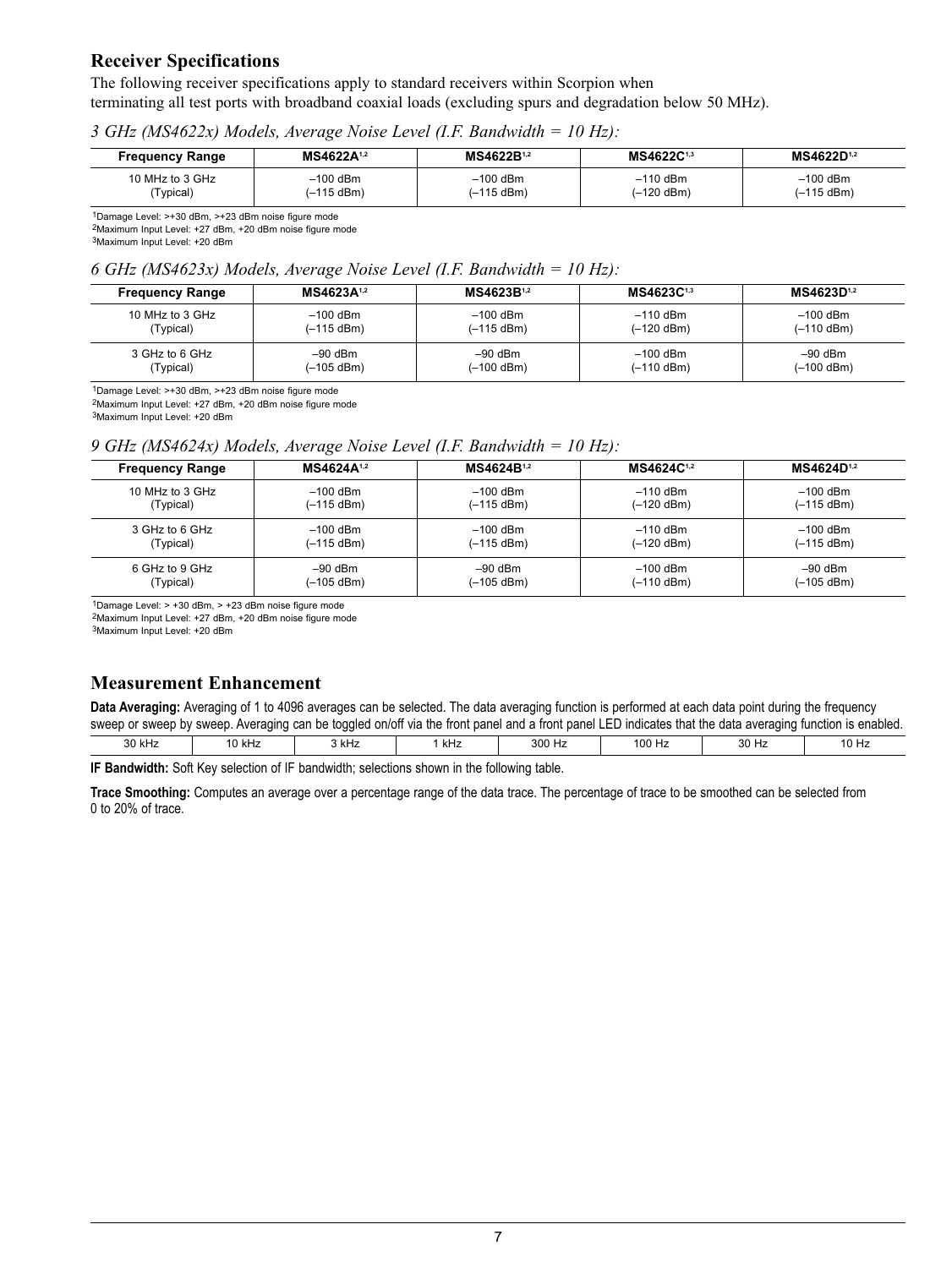# **Measurement Capabilities**

**Parameters:** S-Parameters (including Mixed-Mode on 3 and 4-port configurations) , Harmonics, Noise Figure, Intermodulation Distortion (IMD), Frequency Translating Group Delay and user-defined combinations of  $a_1$ ,  $a_2$ ,  $a_3$ ,  $a_4$ ,  $b_1$ ,  $b_2$ ,  $b_3$  and  $b_4$ .

#### **Balanced/Differential Measurement Configuration:**

Depending upon the configuration, S-Parameters (including Mixed-Mode) that can be chosen from the front panel are shown in the following table.

| <b>Standard</b> |          |                    | <b>Single Ended Balanced</b> |                |                 | <b>Balanced\Balanced</b> |                   |                   |                   |                   |
|-----------------|----------|--------------------|------------------------------|----------------|-----------------|--------------------------|-------------------|-------------------|-------------------|-------------------|
| $S_{11}$        | $5_{12}$ | $5_{13}$           | $S_{14}$                     | S <sub>1</sub> | ১ <sub>1D</sub> | $S_{1C}$                 | S <sub>D1D1</sub> | $S_{D1D2}$        | $S_{D1C1}$        | $S_{D1C2}$        |
| $S_{21}$        | $S_{22}$ | $\sim$<br>$S_{23}$ | $S_{24}$                     | $S_{D}$        | S <sub>DD</sub> | $S_{DC}$                 | S <sub>D2D1</sub> | $S_{D2D2}$        | $S_{D2C1}$        | $S_{D2C2}$        |
| $S_{31}$        | $S_{32}$ | $\sim$<br>533      | $S_{34}$                     | $S_{C1}$       | ১cd             | $S_{CC}$                 | S <sub>C1D1</sub> | S <sub>C1D2</sub> | S <sub>C1C1</sub> | S <sub>C1C2</sub> |
| $S_{41}$        | $S_{42}$ | $\mathsf{a}_{43}$  | $S_{44}$                     |                |                 |                          | SC2D1             | S <sub>C2D2</sub> | S <sub>C2C1</sub> | S <sub>C2C2</sub> |

The following pictures illustrate how 3 and 4-port devices are connected to Scorpion for balanced / differential measurements and the relationship to the virtual ports for mixed-mode S-Parameters.



Measurement of 3 and 4-port single ended S-parameters are required in order to perform the mixed-mode conversion, which generates results as if the ports were being driven in pairs.

For more information, see Three and Four Port S-Parameter Measurements application note (p.n. 11410-00279).

## *Time Domain (MS4600/2)*

High Speed Time (Distance) Domain software allows the conversion of reflection or transmission measurements from the frequency domain to the time domain. Time domain analysis can also be performed utilizing Lowpass, Bandpass or Phasor Impulse processing techniques. Windows and Gating support additional conditioning to further enhance time domain processing.

For more information, see Time Domain application note (p.n. 11410-00206)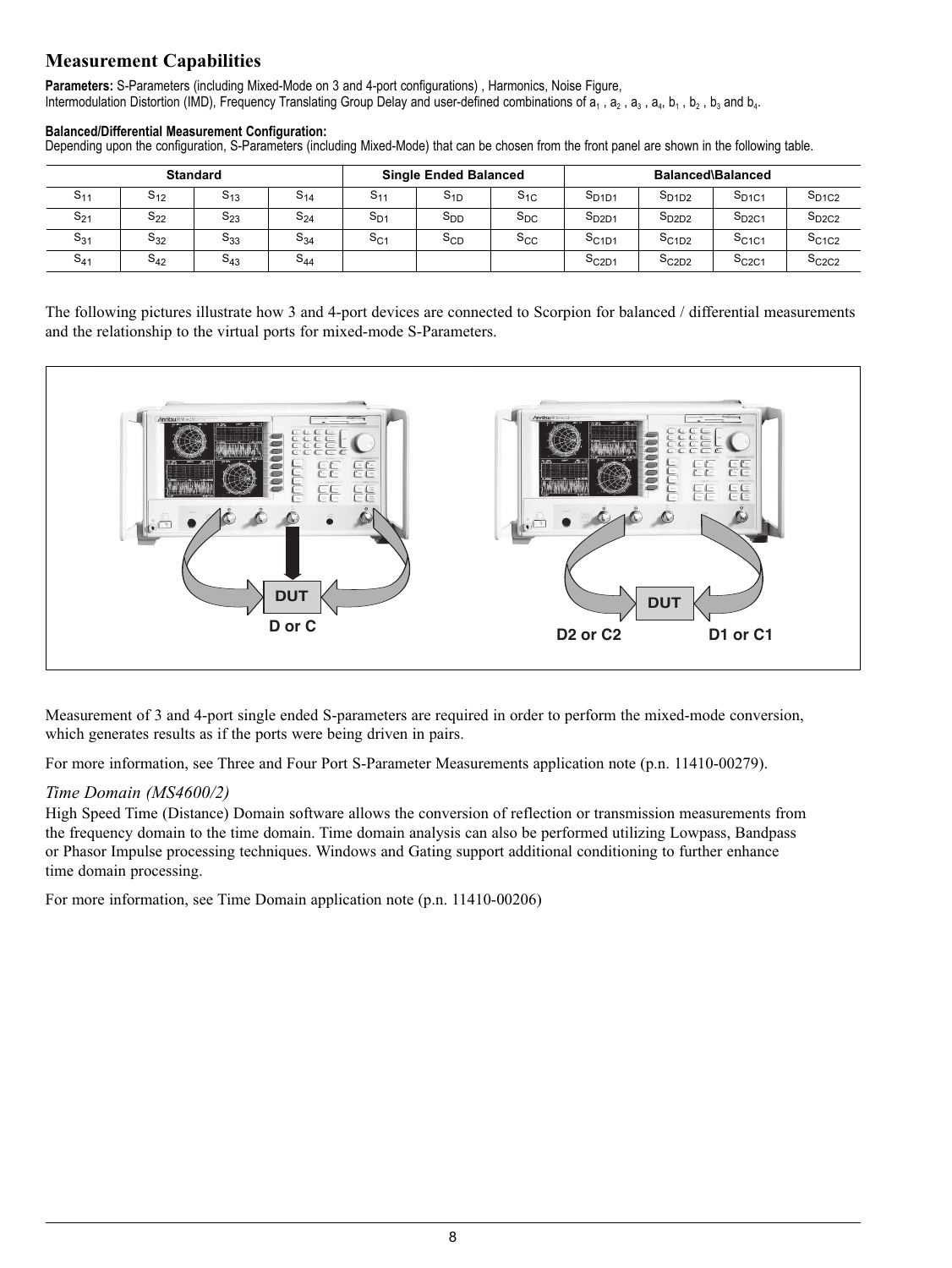## *Embedding/De-Embedding*

The MS462xx incorporates a variety of standard embedding and de-embedding functions and some utilities to make this task easier. As shown in the following simplified block diagrams, the MS462xx can (depending upon the configuration) remove the effects of networks (ntwk) or virtually add in the effects of other networks (e.g., matching) for 2, 3 or 4-port devices. Network elements can consist of transmission lines, L-C circuit primitives and SnP data files (some examples are shown). Multiple cascading of network elements is supported.

For more information, see Embedding/De-Embedding application note (p.n. 11410-00278).



## *Arbitrary Impedance Transformations*

Standard firmware feature to perform the calibration in a 50 ohm world (using conventional calibration kits) and then transform the resulting measurement data to what it would look like if calibrated in some other arbitrary impedance environment.This feature allows measurements to be presented as if performed in the desired impedance (typically between a few ohms and 1000 ohms). Impedance can be specified in both real and imaginary terms for every port. Impedances can be specified as complex numbers.

For more information, see Arbitrary Impedance application note (p.n. 11410-00284).

## *Network Extraction*

Standard firmware utility that determines S-parameters of a test fixture from a pair of calibrations: one calibration at the coaxial plane and the other calibration at the DUT plane with the fixture in place. Output is a \*.S2P file for every port.

For more information, see Embedding/De-Embedding application note (p.n. 11410-00278).

## *Interchannel Math*

Calculations (primarily division) can be performed between two channels. These calculations are typically used to calculate amplitude and phase imbalance of balanced/differential structures.

For more information, see Three and Four Port S-Parameter Measurements application note (p.n. 11410-00279).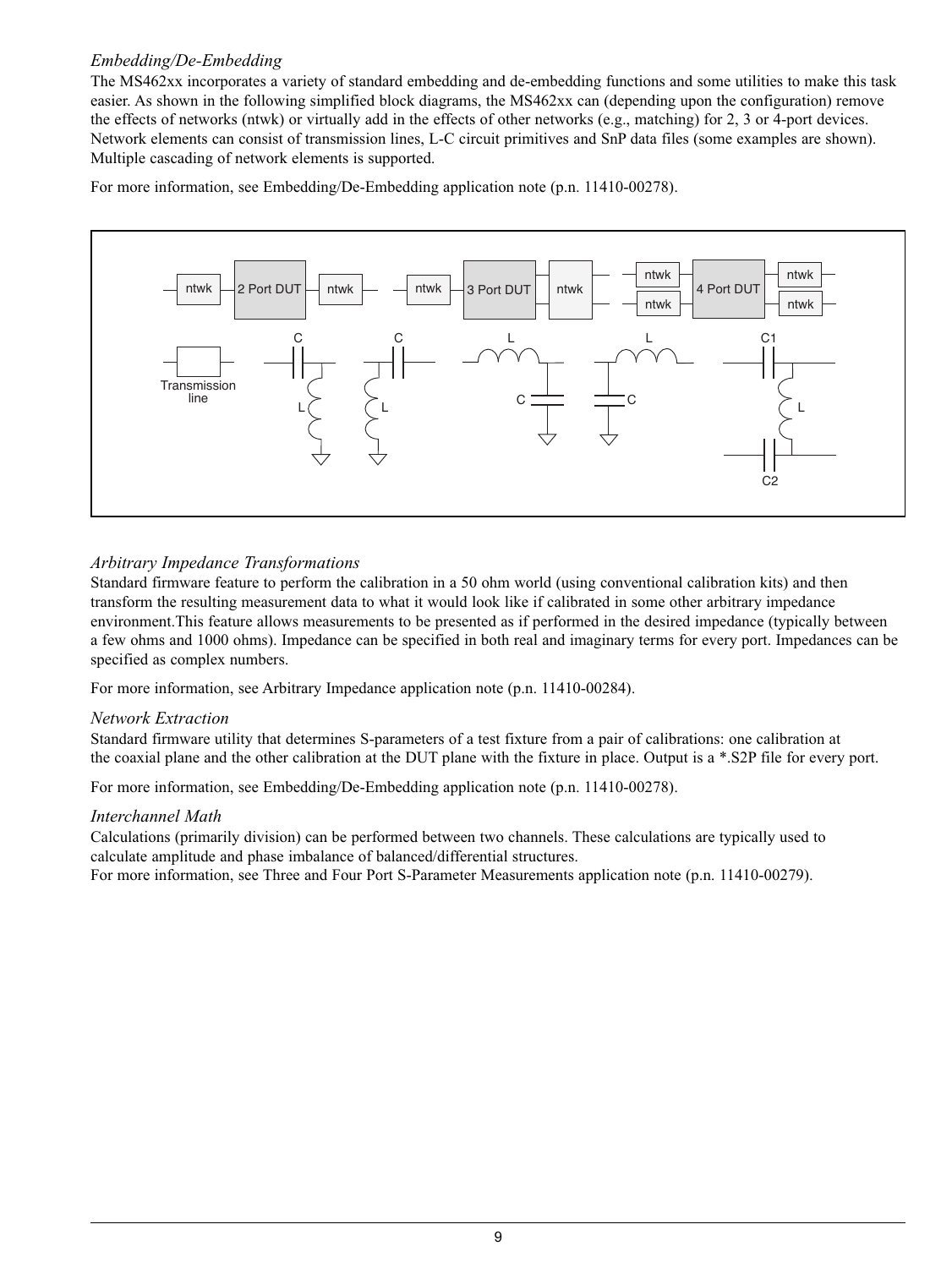# **Innovative Measurement Capabilities**

#### *NOISE FIGURE (MS4600/4x)*

| <b>Frequency Range</b> | <b>Part Number</b> |  |  |  |
|------------------------|--------------------|--|--|--|
| $50$ MHz $-$ 3 GHz     | MS4600/4, 4D, 4F   |  |  |  |
| $50$ MHz $-6$ GHz      | MS4600/4B, 4E, 4G  |  |  |  |

**Bandwidth:** Selections are provided between Wide (>4 MHz) and Narrow (<250 kHz).

**Display Selections:** Noise Figure, Y-Factor, Insertion Gain, Available Gain and Equivalent Noise Temperature.

**Loss Compensation:** Loss Before DUT, Loss After DUT and various S2P data files are supported.

**Noise Source Locations:** Noise Source (not included) can be connected either externally or internally, where the rear panel connection provides a path to Port 1 of Scorpion. Factory created EXT file (consisting of S2P and S1P data) for this path is provided.

**Noise +28V**: Rear panel BNC female connector supplying pulsed drive for noise diode.

**Instrumentation Uncertainty:** ±0.15 dB

For more information, see the following Noise Figure application notes:

Noise Figure (p.n. 11410-00210) Noise Figure Corrections (p.n. 11410-00256) Noise Figure Accuracy (p.n. 11410-00227)

### *Intermodulation Distortion (IMD, MS4600/3x, MS4600/13)*

| Frequency       | <b>Model/Option</b>                                                                                    | Source 1 (dBm)   | Source 2 (dBm) |
|-----------------|--------------------------------------------------------------------------------------------------------|------------------|----------------|
| 10 MHz to 3 GHz | MS4622B + MS4600/3A + MS4600/13<br>MS4622C + MS4600/3C + MS4600/13<br>MS4622D + MS4600/13 <sup>1</sup> | $+10$ to $-85^2$ | $+10$ to $-85$ |
| 10 MHz to 6 GHz | MS4623B + MS4600/3B + MS4600/13<br>MS4623C + MS4600/3D + MS4600/13<br>MS4623D + MS4600/13 <sup>1</sup> | $+7$ to $-85^2$  | $+7$ to $-85$  |
| 10 MHz to 9 GHz | MS4624B + MS4600/3E + MS4600/13<br>MS4624C + MS4600/3F + MS4600/13<br>MS4624D + MS4600/13 <sup>1</sup> | $+7$ to $-85^2$  | $+7$ to $-85$  |

1Source 2 step attenuator not available in D models; port 3 lowest power is –15 dBm. 2When using Noise Figure (MS4600/4 or MS4600/4B), Source 1 power is reduced to +5 dBm.

**Display Selections:** Intermodulation Distortion Products (IMD, dBc) and Third Order Intercept Calculations (TOI, dBm) for third, fifth, seventh and ninth order products. Selections are also provided for: Upper and/or Lower Products, Input or Output Referred and CW, Swept Frequency or Swept Power. Second Order Intercept measurements can be performed using Multiple Source Control.

**Accuracy:** ±1 dB (levels >–60dBm, 10 Hz BW)

**Dynamic Range:** (receiver main tones = –10 dBm, 10 Hz BW) Offset > 300 kHz..............................–80 dBc

#### **Typical Dynamic Range (with combiner network of sufficient isolation):**

–85 to –100 dBc for tone-spacing of 500 kHz

–100 dBc or lower for tone-spacing of 2 MHz

For more information, see Intermodulation Distortion (IMD) application note (p.n. 11410-00213).

#### *Harmonic Measurement (MS4600/8)*

| <b>Frequency Range</b> | <b>Model/Option</b> | Source 1 (dBm)  | <b>Harmonic Number</b>                     |
|------------------------|---------------------|-----------------|--------------------------------------------|
| 10 MHz $-$ 3 GHz       | MS4622x + MS4600/8  | $+10$ to $-851$ | Fundamental, second, third, fourth, fifth, |
| 10 MHz $-$ 6 GHz       | MS4623x + MS4600/8  | $+7$ to $-851$  | sixth, seventh, eighth, and ninth.         |
| 10 MHz $-$ 9 GHz       | MS4624x + MS4600/8  | $+7$ to $-851$  | Frequency Limited by Model                 |

1When using Noise Figure (MS4600/4 or MS4600/4B), Source 1 power is reduced to +5 dBm.

**Display Selections:** For harmonics (Fundamental, second, third, fourth, fifth,sixth,seventh, eighth, and ninth), select relative to (dBc) Output Harmonic or Source Harmonic. Selections are also provided for CW, Swept Frequency or Swept Power measurements.

**Correction:** Enhancement calibration enables measurement of magnitude and phase for second and third harmonics.

For more information, see Harmonic Measurements application note (p.n. 11410-00222).

#### **Accuracy (level of harmonic at receiver above –40 dBm):**

| <b>Scalar Accuracy and Setup</b>                                                               | <b>Dynamic Range</b> |
|------------------------------------------------------------------------------------------------|----------------------|
| Scalar +1 dB<br>source power @ DUT <-10 dBm<br>fundamental power @ receiver <0 dBm             | 30 dB Typical        |
| <b>Vector Enhancement and Setup</b><br>Vector $+1$ dB<br>fundamental power @ receiver <+10 dBm | 50 dB Typical        |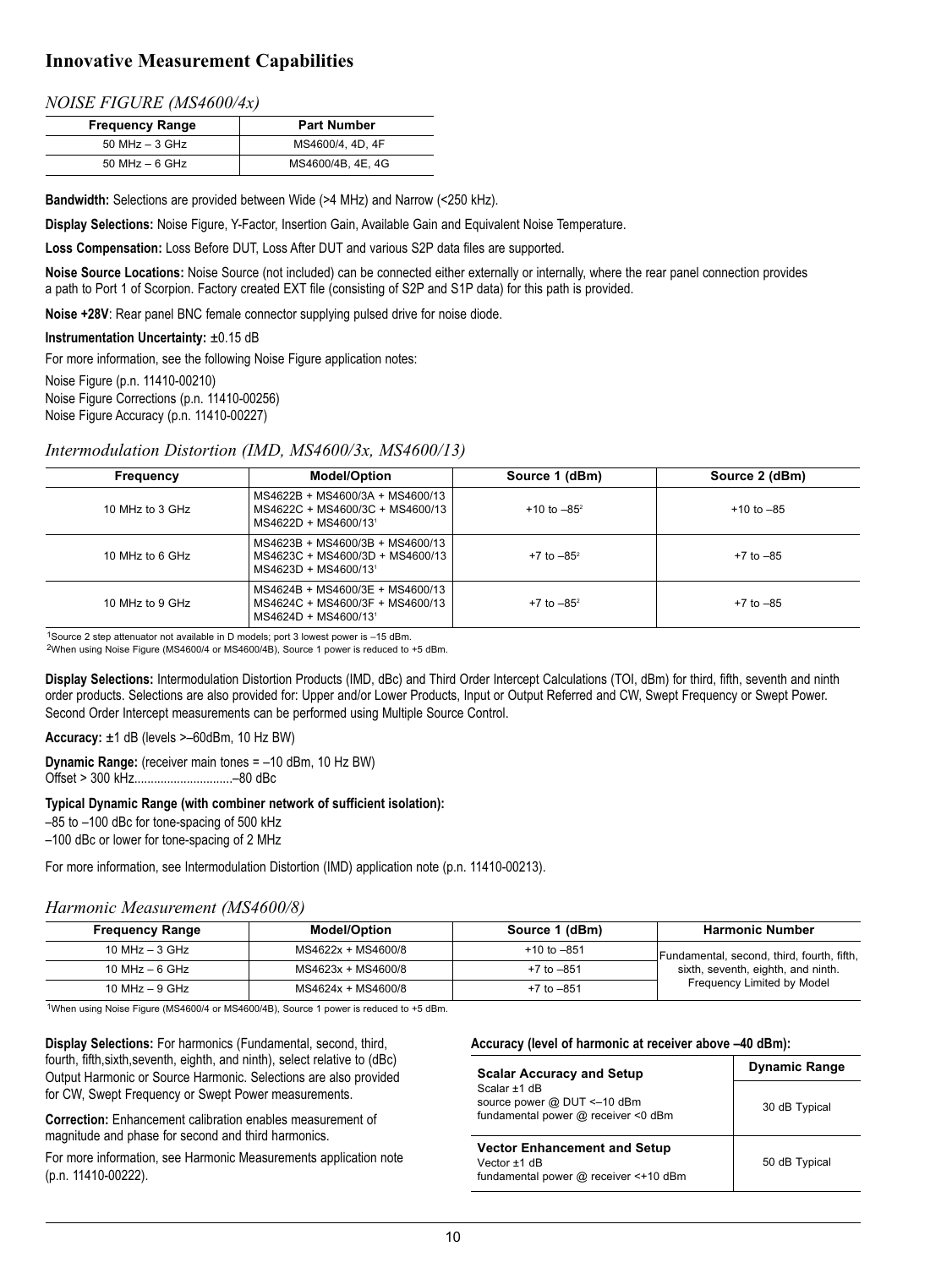# *Frequency Translating Group Delay (FTGD), (MS4600/5)*

FTGD allows the measurement of group delay of mixers and other translating devices by analyzing the phase shift experienced by a modulated signal (generated internally). The Group Delay is measured by computing the phase change across a frequency interval using the formula,  $\tau_g = -(\text{phase (deg.)})/$  {360  $\cdot$  (frequency (Hz))} applies except the phase change is measured across the modulating bandwidth of the test signal instead of across frequency points. The aperture is fixed at about 900 kHz and the range is limited to about 1µs. The use of angle modulation keeps the measurement relatively immune from compression and other non-linearities.

| <b>Frequency Range</b> | <b>Model/Option</b> |
|------------------------|---------------------|
| 10 MHz to 3 GHz        | MS4622x + MS4600/5  |
| 10 MHz to 6 GHz        | MS4623x + MS4600/5  |
| 10 MHz to 9 GHz        | MS4624x + MS4600/5  |

**Display Selections:** Conversion Loss (or Gain), Group Delay and Phase.

For more information, see Frequency Translating Group Delay application note (p.n. 11410-00236).

### *Power Sweep Measurements*

Standard, easy-to-use Swept Power Gain Compression (SPGC) and Swept Frequency Gain Compression (SFGC) modes are available. Additional standard power sweep features are available for S-parameters, Intermodulation Distortion, Harmonics and mixer measurements.

For more information, see Global Power Sweep application note (p.n. 11410-00243).

#### *Measurement Sweep Speed Summary*

Measurement times are measured using a single trace (S21) display and one average (no correction is applied). The measurement speeds for the communications band are measured in a 25 MHz band from 824 - 849 MHz. The typical measurement times observed are as follows:

| <b>Data Points</b> | IF Bandwidth (Hz) |      | 10 MHz - 3 GHz (ms)   10 MHz - 6 GHz (ms) | 10 MHz - 9 GHz (ms) | <b>Communications</b><br>Band (ms) |
|--------------------|-------------------|------|-------------------------------------------|---------------------|------------------------------------|
|                    | 30 kHz            | 16   | 18                                        | 31                  | 11                                 |
|                    | 10 kHz            | 21   | 23                                        | 35                  | 16                                 |
| 51                 | 3 kHz             | 32   | 35                                        | 46                  | 27                                 |
|                    | 1 kHz             | 66   | 69                                        | 76                  | 61                                 |
|                    | 300 Hz            | 187  | 189                                       | 203                 | 184                                |
|                    | 30 kHz            | 26   | 28                                        | 40                  | 20                                 |
|                    | 10 kHz            | 35   | 38                                        | 48                  | 28                                 |
| 101                | 3 kHz             | 57   | 60                                        | 71                  | 50                                 |
|                    | 1 kHz             | 126  | 129                                       | 138                 | 120                                |
|                    | 300 Hz            | 366  | 370                                       | 380                 | 368                                |
|                    | 30 kHz            | 44   | 48                                        | 64                  | 37                                 |
|                    | 10 kHz            | 61   | 65                                        | 81                  | 52                                 |
| 201                | 3 kHz             | 106  | 110                                       | 126                 | 98                                 |
|                    | 1 kHz             | 242  | 246                                       | 262                 | 234                                |
|                    | 300 Hz            | 716  | 720                                       | 740                 | 712                                |
|                    | 30 kHz            | 80   | 87                                        | 110                 | 70                                 |
|                    | 10 kHz            | 114  | 121                                       | 146                 | 104                                |
| 401                | 3 kHz             | 206  | 212                                       | 236                 | 196                                |
|                    | 1 kHz             | 480  | 484                                       | 508                 | 468                                |
|                    | 300 Hz            | 1424 | 1432                                      | 1448                | 1408                               |
|                    | 30 kHz            | 150  | 161                                       | 202                 | 130                                |
|                    | 10 kHz            | 218  | 230                                       | 270                 | 198                                |
| 801                | 3 kHz             | 400  | 412                                       | 456                 | 380                                |
|                    | 1 kHz             | 952  | 960                                       | 1000                | 928                                |
|                    | 300 Hz            | 2820 | 2840                                      | 2900                | 2800                               |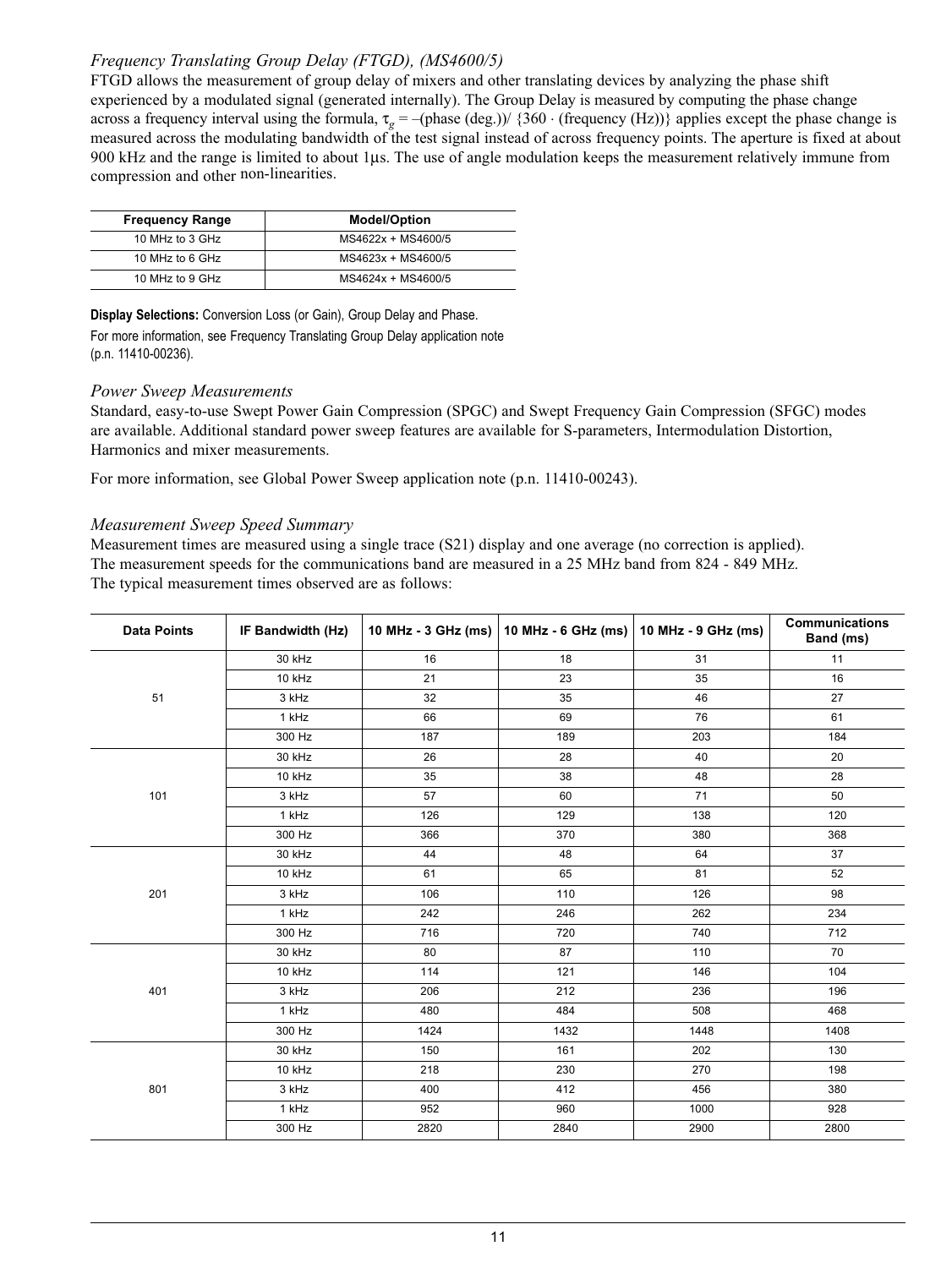## *Corrected Sweep Speed Performance*

Corrected Measurement times are measured using a single trace (S21) display and one average in the communications band, which is measured in a 25 MHz band from 824 - 849 MHz. The typical measurement times for the various n-port configurations are as follows:

| <b>Data Points</b> | IF Bandwidth (Hz) | 2-Port (ms) | 3-Port (ms) | 4-Port (ms) |
|--------------------|-------------------|-------------|-------------|-------------|
|                    | 30 kHz            | 308         | 752         | 1640        |
| 401                | 10 kHz            | 432         | 1040        | 2040        |
|                    | 3 kHz             | 796         | 1840        | 3480        |

## *GPIB Data Collection Summary*

This section summarizes typical data collection times for automated measurements using the MS462xx's IEEE 488.2 GPIB bus. Throughput measurement times for both tables include triggering and waiting for a full sweep and transferring data across the GPIB bus. Data throughput times are shown separately for measurements made without calibration and with full two-port, 12-term calibration.

#### **Byte Transfer Rate:** >100 Kbytes/second

#### **Single Marker Readout:** <15 msec

#### **201 Point Real/Imaginary Data Pair Readout:** <(15 msec + sweep time)

**Measurement Conditions:** Instrument setup is 10 MHz to 3 GHz sweep, single channel, single graph (log mag) display, 30 kHz IF bandwidth, no averaging, no markers, no limit lines.

**Data Transfer Conditions:** Data Pair Format ON (mag and phase pairs), Most Significant Byte First (MSB) order, and Final (displayed) Data.

### *Typical Throughput Times (ms) without Correction*

| <b>Data Format</b> | 3 Points | 51 Points | 101 Points | 201 Points | 401 Points      | 1601 Points |
|--------------------|----------|-----------|------------|------------|-----------------|-------------|
| 32 Bit             | 10       | 20        | 40         | 50         | 44.             | 381         |
| 64 Bit             | 10       | 20        | 30         | 60         | 110             | 391         |
| <b>ASCII</b>       | 10       | 61        | 90         | 180        | 36 <sup>7</sup> | 1382        |

## *Typical Throughput Times (ms) with 12-term Correction*

| Data Format  | 3 Points | 51 Points | 101 Points | 201 Points | 401 Points | 1601 Points |
|--------------|----------|-----------|------------|------------|------------|-------------|
| 32 Bit       | 10       | 80        | 141        | 250        | 450        | 1582        |
| 64 Bit       | 10       | 80        | 140        | 241        | 460        | 1582        |
| <b>ASCII</b> | 20       | 111       | 200        | 371        | 701        | 2574        |

## *GPIB Interface - Two Connectors*

**System GPIB (IEEE-488.2):** Connects to an external controller for use in remote programming of the network analyzer. Address can be set from the front panel and can range from 1 to 30.

**Dedicated GPIB:** Connects to external peripherals for network analyzer controlled operations (e.g. GPIB plotters, frequency counters, frequency synthesizers, and power meters).

**GPIB Pass Thru Mode:** Allows users to control equipment that is connected to Scorpion via the Dedicated GPIB interface.

**Interface Function Codes:** SH1, AH1, T6, TE0, L4, LE0, SR1, RL1, PP1, DT1, DC0, and C0.

**GPIB Data Transfer Formats:** ASCII, 32-bit floating point, or 64-bit floating point. 32-bit and 64-bit floating point data can be transferred with LSB or MSB first. When using Language Support Mode, most of the output formats of the 8753 will be supported, except for the hp internal binary data array format.

**Burst Data Collection Modes:** Fast CW and Data collection modes allow high speed collection of data for subsequent GPIB transfer.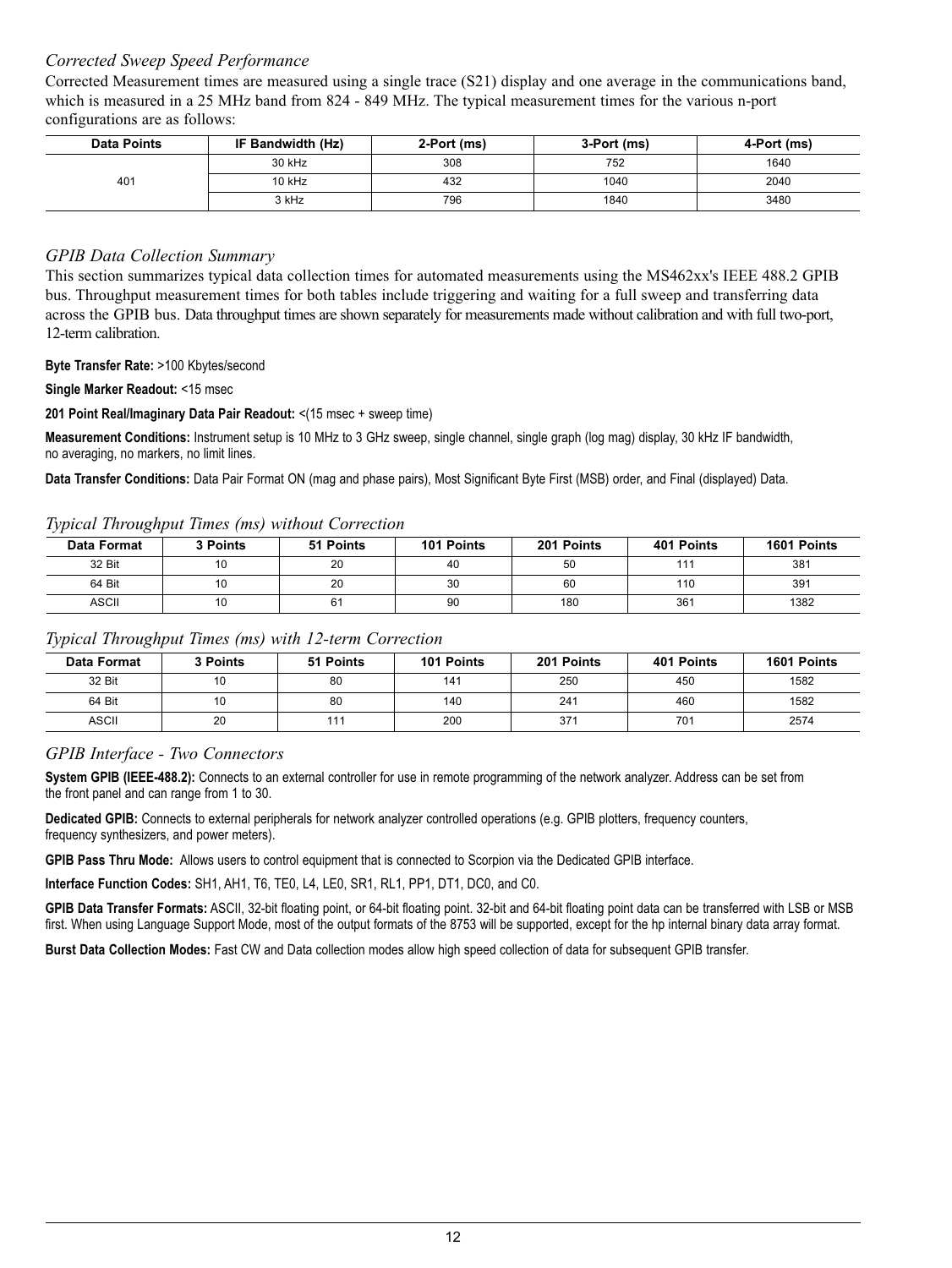# **Vector Error Correction**

*There are four methods of calibration:*

- 1) Open-Short-Load (OSL) calibration method using short circuits, open circuits, and terminations (fixed or sliding)
- 2) Offset-Short (waveguide) calibration
- 3) LRL/LRM Line-Reflect-Line or Line-Reflect-Match calibration
- 4) TRM Thru-Reflect-Match calibration
- 5) SOLR Short-Open-Load-Reciprocal

## *There are seven vector error correction models available:*

- 1) Full 12-Term (2 Ports)
- 2) Full 24-Term (3 Ports)
- 3) Full 40-Term (4-Ports)
- 4) One Path/Two Port
- 5) Two Path/Three Port
- 6) Frequency Response (Transmission/Reflection)
- 7) Reflection Only

Full 12-term can be used on the fully reversing models MS462xB, MS462xC (depending on the test set) and MS462xD only. Full 24-Term can be used on the 3-port models (MS462xB with MS4600/3x). Full 40-Term can be used on the 4-port models (MS462xD). Front-panel display indicates the type of calibration stored in memory. Front-panel button selects whether calibration is to be applied, and the Cal LED illuminates when error correction is being applied.

## *Flexible Cal™*

Optimize throughput by performing only the sweeps required to characterize mult-port devices. Also enables convenient switching between 2, 3 and 4-port calibrations without re-calibration.

## *Calibration Sequence*

Prompts the user to connect the appropriate calibration standard to Port 1 and/or Port 2 and/or Port 3 and/or Port 4.

## *Calibration Standards*

For coaxial calibrations the user selects SMA, GPC-3.5, GPC-7, Type N, 2.4 mm, TNC, 7/16, N-75 or K Connector from a calibration menu. Use of fixed or sliding loads can be selected for each connector type. Open circuit capacitance coefficients can be modified. Short circuit offset length may be modified. Inductance values for the shorts and terminations may be modified. In general, all calibration parameters may be modified manually or through the GPIB interface.

## *Reference Impedance*

Modify the reference impedance of the measurement to other than 50 ohms (but positive).

## *LRL/LRM Calibration Capability*

The LRL calibration technique uses the characteristic impedance of a length of transmission line as the calibration standard. A full LRL calibration consists merely of two transmission line measurements, a high reflection measurement, and an isolation measurement. The LRM calibration technique is a variation of the LRL technique that utilizes a precision termination rather that a second length of transmission line. A third optional standard, either Line or Match, may be measured in order to extend the frequency range of the calibration. This extended calibration is achieved by mathematically concatenating either two LRL, two LRM, or one LRL and one LRM calibration(s). Using these techniques, full 12-term error correction can be performed on the MS462xB, MS62xC, or MS462xD, refer to B, C, and D.

## *SOLR Calibration Capability*

SOLR is a hybrid of SOLT and LRL/LRM techniques in which defined reflection standards are used but the "thru" can be imperfect. In cases where the "thru" is not lossless or not perfectly matched (which the other algorithms assume to some degrees), SOLR may be a good choice. The only requirement is that it be reciprocal (i.e., S21=S12).

## *Dispersion Compensation*

Selectable as Coaxial (non-dispersive), Waveguide, or Microstrip (dispersive).

## *Reference Plane*

Selectable as Middle of line 1 or Ends of line 1.

## *AutoCal*

The MS462xx incorporates internal control of the 3658x-series AutoCal modules, including the new 4-port module, as a standard feature.

For more information, see the following AutoCal related literature:

3658 Series AutoCal VNA 2-Port Automatic Calibrators Brochure (p/n: 11410-00189)

AutoCal Automatic Calibrator Application Note (p/n: 11410-00258)

3658 Series AutoCal VNA 4-Port Automatic Calibrators Brochure (p/n: 11410-00294)

4-Port AutoCal Automatic Calibrator Application Note (p/n: 11410-00298)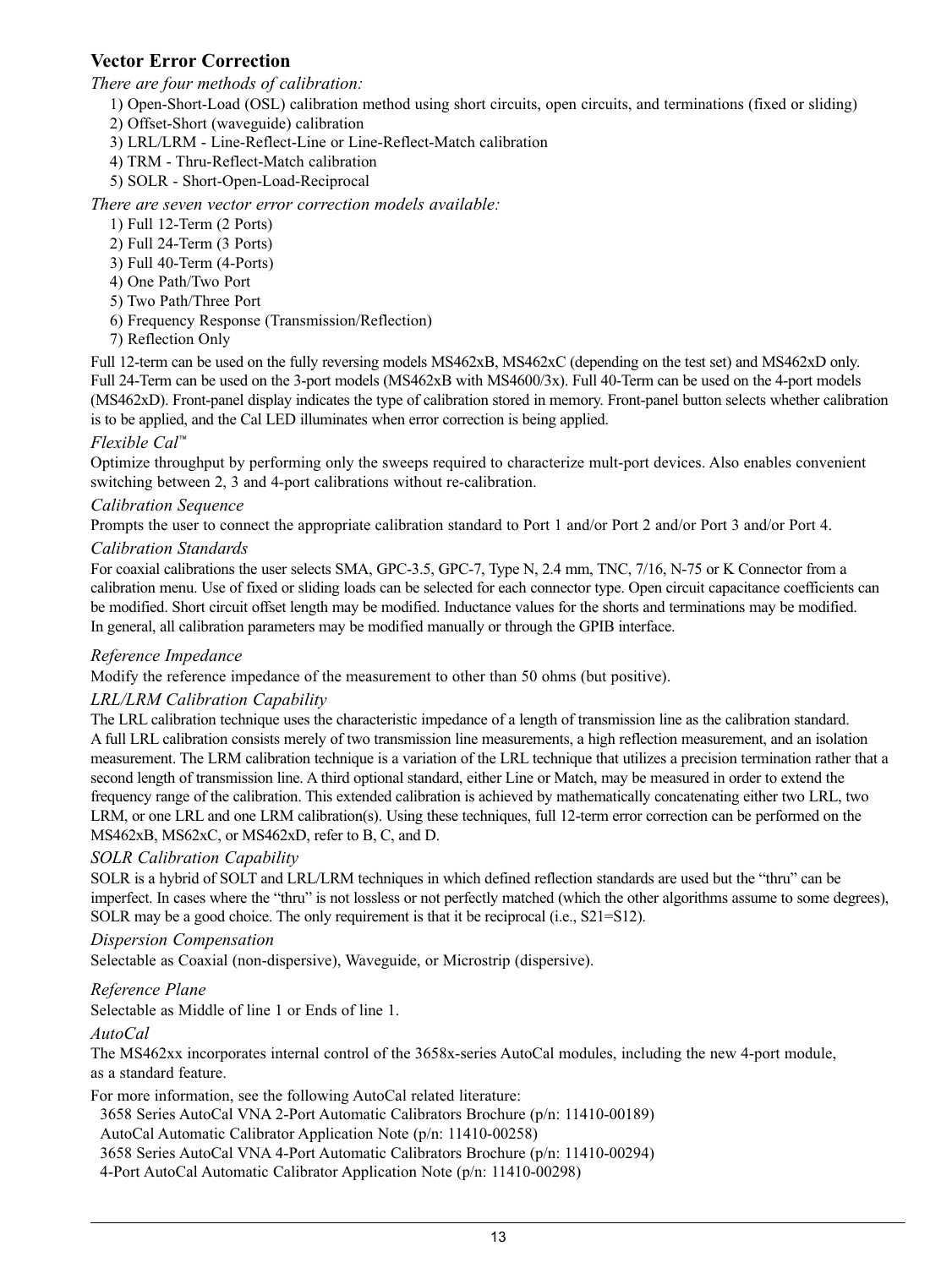**Measurement Frequency Range:** Frequency range of measurement can be narrowed within the calibration range without recalibration. CW mode permits single frequency measurements, also without recalibration. In addition, the system accepts N discrete frequency points where 2 < N < 1601.

**Domains:** Frequency Domain, CW Draw, and optional High Speed Time (Distance) Domain.

**Formats:** Log Magnitude, Phase, Log Magnitude and Phase, Smith Chart (Impedance), Smith Chart (Admittance), Linear Polar, Log Polar, Group Delay, Linear Magnitude, Linear Magnitude and Phase, Real, Imaginary, Real and Imaginary, SWR, and Power.

Group Delay: Group Delay is measured by computing the phase change across a frequency interval using the formula, τ<sub>α</sub> = -(phase (deg.))/ {360 · (frequency (Hz)}}

**Aperture:** Defined as the frequency interval over which the phase change is computed at a given frequency point. The aperture can be changed without recalibration. The minimum aperture is the frequency span divided by the number of points while the maximum is 20% of the span. A larger aperture can be considered equivalent to increased smoothing.

Range: The maximum delay range corresponds to ±180 degrees of phase change over a frequency step. A step of 100 kHz corresponds to a maximum delay of 10 µs.

**Data Points:** 1601 maximum. Number of data points can be switched to a value of 801, 401, 201, 101, 51, 15, or 3 points without recalibration (if 1601 points were used in the calibration).

| <b>Standard Measurements</b>               |  | $\overline{a}$<br>I J | 51<br>ັ  | 101             | 201 | 401 | 801 | 1601 | 1601<br>∴ Discrete        |
|--------------------------------------------|--|-----------------------|----------|-----------------|-----|-----|-----|------|---------------------------|
| <b>Balanced/Differential</b><br>$3-PortBz$ |  | $\sim$<br>U           | г 1<br>ັ | 10 <sup>1</sup> | 201 | 401 | 801 | 1601 | ~< 401<br>Discrete ·      |
| <b>Balanced/Differential</b><br>$4-Port$   |  | Ιu                    | 54       | 10 <sup>1</sup> | 201 | 401 | 801 | 1601 | < 1601<br><b>Discrete</b> |

In addition, the system accepts an arbitrary set of N discrete data points where:  $2 < N < 1601$ . CW mode permits selection of a single data point without recalibration.

**Reference Delay:** Can be entered in time or in distance (when the dielectric constant is entered). Automatic reference delay feature adds the correct electrical length compensation at the push of a button. Software compensation for the electrical length difference between reference and test is always accurate and stable since measurement frequencies are always synthesized. In addition, the system compensates reference phase delay for dispersive transmission media such as microstrip. Delay information can be saved to output file types.

**Alternate Sweep:** Allows the capability to decouple channel 1 and 2 from channel 3 and 4 for the following parameters: correction type, start and stop frequencies, number of data points, markers, sweep time, averaging, smoothing and IF bandwidth. Operation of alternate sweep is not compatible with the following modes: Multiple source, power sweep, gain compression, time domain, and adapter removal.

**Tune Mode:** Tune Mode optimizes sweep speed in tuning applications by updating forward S-parameters more frequently than reverse ones. This mode allows the user to select the ratio of forward sweeps to reverse sweeps after a full 12-term calibration. The ratio of forward sweeps to reverse sweeps can be set anywhere between 1:1 to 10,000:1.

**Sequencing:** Up to seven measurement sequences can be created, stored, edited, and run from the front panel. Sequences can include front panel functions as well as user definable control statements. Sequences can be run from either the unit front panel, via GPIB, or from an AT-style keyboard plugged into the front panel.

# *Display Capabilities*

**Display Channels:** Four, each of which can display any S-parameter or user defined parameter in any format with up to two traces per channel for a maximum of eight traces simultaneously. Each channel is also capable of displaying harmonics, noise figure, intermodulation distortion, or time domain trace. A single channel, two channels (1 and 3, or 2 and 4), or all four channels can be displayed simultaneously. Channels 1 and 3, or channels 2 and 4 can be overlaid for rectilinear graph types.

**Display Groups (For MS462xD Models only):** Four groups of four channels for a total of sixteen displays, with only four channels displayed at a time. Each channel can display any S-parameter in any format as described in Display Channels previously. Display groups are selected with front panel channel-selection keys (C 1, Ch 2, Ch 3, and Ch 4).

**Liquid Crystal Display:** A Color 8.4" Thin Film Transistor (TFT) LCD display is standard on all units. The default color configuration is as follows: graticules are displayed in green, measurement data in red, background in black, markers and

|                | DISPLAY GROUP 1          | - BALANCED DIFFERENTIAL S-PARAM SETUP -<br><b>DISPLAY GROUP 2</b> | S-PARAMS SETUP<br>IN ALL CHANNELS<br>SINGLE ENDED<br>S-PARAMS         |
|----------------|--------------------------|-------------------------------------------------------------------|-----------------------------------------------------------------------|
| Sd1d1<br>Sd2d1 | Sd1d2<br>Sd2d2           | Sd1c2<br>Sd1c1<br>Sd2c2<br>Sd2c1                                  | <b>&gt;BALANCED</b><br>DIFFERENTIAL<br>SINGLE ENDED<br>BALANCED DIFF. |
| Scidi          | DISPLAY GROUP 3<br>Sc1d2 | DISPLAY GROUP 4<br>Scici<br>Scic2                                 |                                                                       |
| Sc2d1          | Sc2d2                    | Sc2c2<br>Sc2c1                                                    | <b>HELP</b><br>ON<br><b>RETURN</b>                                    |

limits in blue, and overlaid trace data in yellow. Trace data stored in memory are displayed in green.

**Trace Color:** The color of display traces, memory, text, markers, background color, and limit lines are all user definable.

**Trace Overlay:** Displays four data traces on the active channel's graticule simultaneously. The overlaid trace is displayed in yellow and the primary trace is displayed in red.

**Trace Memory:** A separate memory for each channel can be used to store measurement data for later display or subtraction, addition, multiplication or division with current measurement data.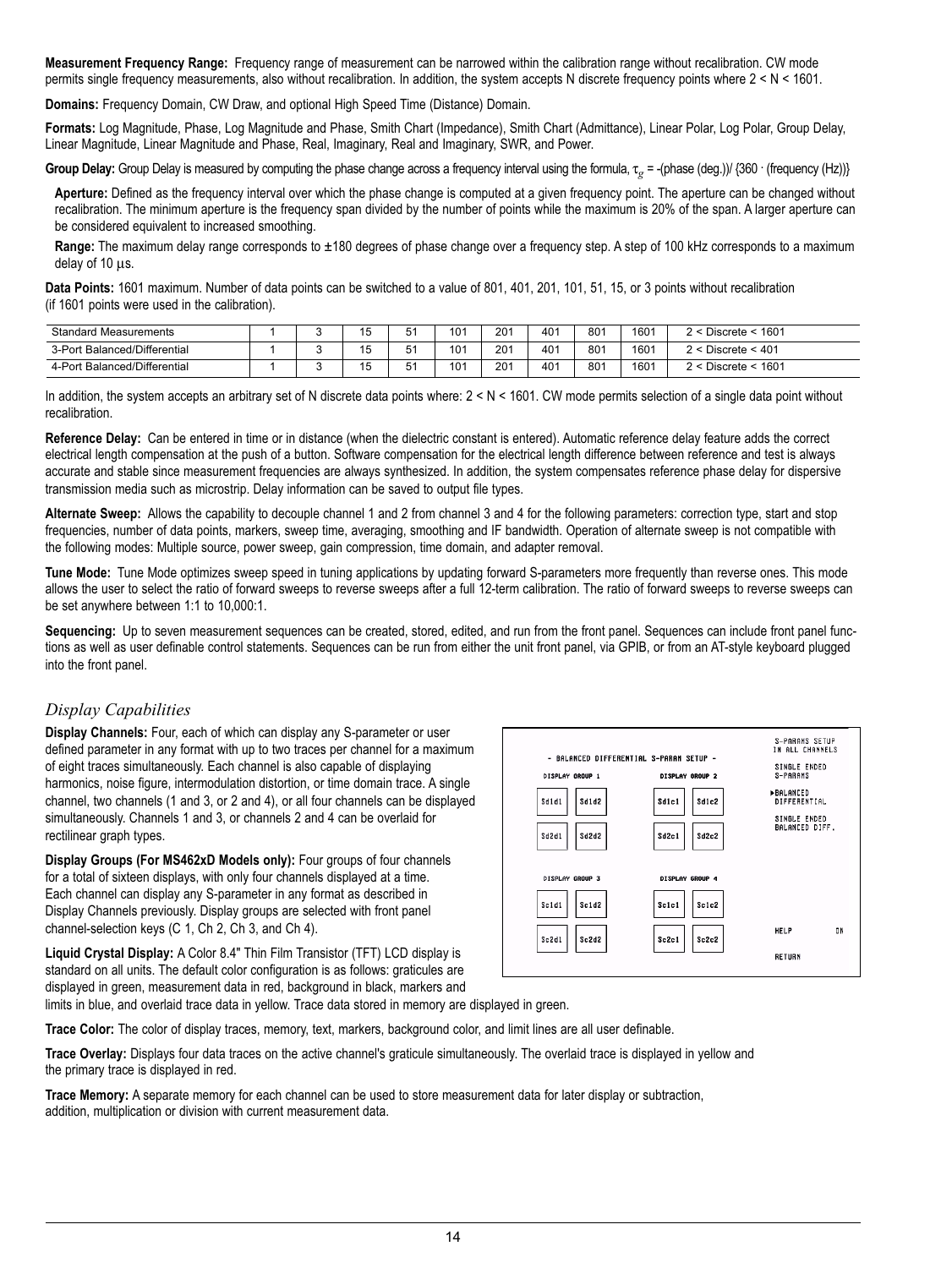**Markers:** Twelve independent markers can be used to read out simultaneous measurement data. In alternate sweep mode there are sets of markers for each frequency sweep. In delta-reference marker mode, any one marker can be selected as the reference for the other eleven. Markers can be directed automatically to the minimum or maximum of a data trace.

**Enhanced Markers:** Marker search for a level or bandwidth, displaying an active marker for each channel, and discrete or continuous (interpolated) markers. Identifies the X dB bandwidth and ripple of amplifiers, filters and other frequency sensitive devices.

**Marker Sweep:** Sweeps upward in frequency between any two markers. Recalibration is not required during the marker sweep.

**Segmented Sweep:** Up to 16 segments and a total of 1601 data points. T/R measurements only.

**Limit Lines:** Either single or segmented limit lines can be displayed. Two limit lines are available for each trace.

**Single Limit Readouts:** Interpolation algorithm determines the exact intersection frequencies of data traces and limit lines.

**Segmented Limit Lines:** A total of 20 segments (10 upper and 10 lower) can be generated per data trace. Complete segmented traces can be offset in both frequency and amplitude.

**Test Limits:** Both single and segmented limits can be used for PASS/FAIL testing. PASS or FAIL status is indicated on the display after each sweep. In addition, PASS/FAIL status is output through the rear panel I/O connector as selectable TTL levels (PASS=0V, FAIL=+5V, or PASS=+5V, FAIL=0V).

#### **Scale Resolution (minimum):**

**Log Magnitude:** 0.001 dB/div Linear Magnitude: 1 pU **Phase:** 0.01° **Group Delay:** 0.001 ps **Time:** 0.001 ms **Distance:** 0.1 mm **SWR:** 1 pU **Power:** 0.01 dB

**Autoscale:** Automatically sets resolution and offset to fully display measurement data

**Reference Position:** Can be set at any graticule line.

**Annotation:** Type of measurement, vertical and horizontal scale resolution, start/stop or center/span frequencies, and reference position.

**Blank Frequency Information:** Blanking function removes all references to displayed frequencies on the LCD. Frequency blanking can only be restored through a system reset or GPIB command.

#### *Hard Copy*

**Printer:** Menu selects full screen graphical, tabular data, \*.SnP (S1P, S2P, S3P, or S4P), \*.MnP (M3P or M4P consisting of mixed-mode S-parameters), or \*.txt output, and printer type. The number of data points of tabular data can be selected as well as data at markers only.

The MS462XX series will support the same printers as the Anritsu 37000 family of network analyzers, which currently include the HP 2225C InkJet, HP QuietJet, HP DeskJet, HP LaserJet II, III, IV, and V Series, and Epson compatible printers with Parallel (Centronics) interfaces. Compatible with ANRITSU "CAP3700" program (outputs bitmap file over GPIB) and provide bitmap output over front panel to disk.

**GPIB Plotters:** The MS462xx series will support the same plotters as the Anritsu 37000 family of network analyzers, which currently include HP Models 7440A, 7470A, and 7475A, and Tektronix Model HC100 plotters. Menu selects plotting of full or user-selected portions of

graphical data. The plotter is connected to the dedicated GPIB bus.

**Performance:** After selecting the Start Print button, front panel operation and measurement capability is restored to the user within 2 seconds.

#### *Storage*

**Internal Memory:** Ten front panel states (setup/calibration) can be stored and recalled from non-volatile memory locations. The current front panel setup is automatically stored in non-volatile memory at instrument power-down. When power is applied, the instrument returns to its last front panel setup. The system will be able to exchange two stored calibrations in less than 0.5 seconds.

**Internal Non-Volatile Memory:** Used to store and recall measurement and calibration data and front-panel setups. All files are MS-DOS compatible. File names can be 1 to 8 characters long, and must begin with a character, not a number. Extensions are automatically assigned. SCSJ-2 drive support not operational when Option 15, internal 500 MB hard drive is installed.

**Internal Hard Drive:** Option 15, increases the size of the internal hard drive to 500MB.

**Internal Floppy Disk Drive:** A 3.5-inch diskette drive with 1.44 Mbytes formatted capacity is used to load measurement programs and to store and recall measurement and calibration data and front panel setups. All files are MS-DOS compatible. File names can be 1 to 8 characters long, and must begin with a character, not a number. Extensions are automatically assigned.

**Measurement Data Size:** 102.8 kbytes per 1601 point S-parameter data file.

**Calibration Data Size:** 187.3 kbytes per 1601 point S-parameter data file (12-term cal plus setup).

**Trace Memory File Size:** 12.8 kbytes per 1601 point channel.

**External SCSI-2 Drive Support:** Additional storage space is permitted through the use of an external SCSI-2 drive. When attached, the internal storage space is removed when using the external storage. Exchanging two stored calibrations becomes dependent on the performance of the external drive. SCSI Drive Support is not operational when Option 15, internal 500 MB hard drive is installed.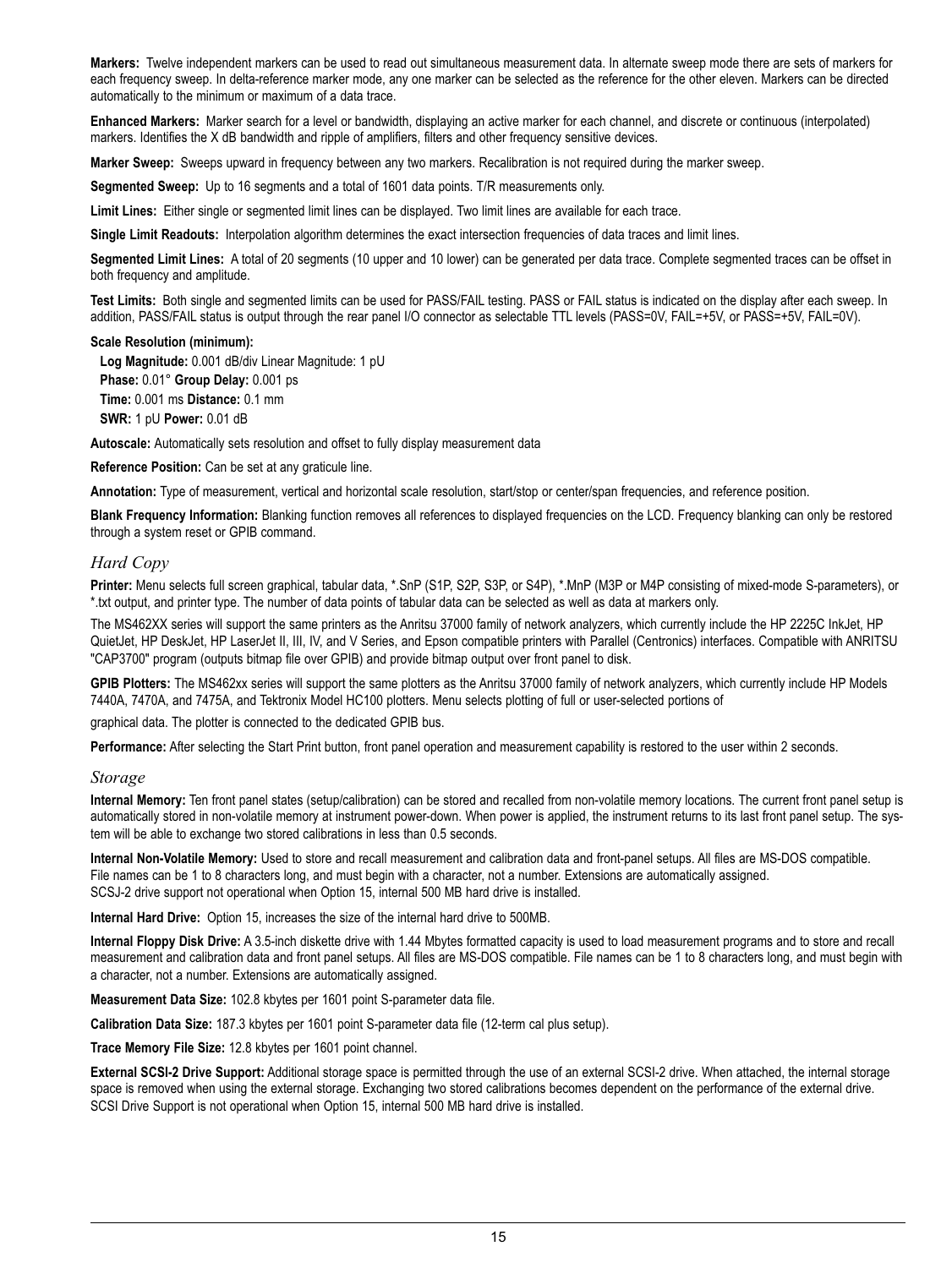## *General*

**Front Panel Connectors and Controls:**

**Standard Test Port:** N female

**Optional Connector Types:** 3.5mm female (MS4600/11SF), 3.5mm male (MS4600/11S), GPC-7 (MS4600/11A) and N male (MS4600/11NM)

**Probe Power:** –12, +15V, and GND; resettable fuse protected; HP 85024 compatible connector

**External Keyboard:** An IBM-AT compatible keyboard can be connected to the front panel for navigating through front panel menus, annotation of data files and display labels, printing displays and pausing instrument sweeps.

### **Rear Panel Connectors and Controls:**

**Printer:** Standard 25-pin IBM PC interface for an external parallel port printer. **Line Selection:** Power supply automatically senses 85V, 120V, 220V or 240V lines. **IEEE 488.2 GPIB:** Standard IEEE488.2 GPIB interface. Connection for instrument controller **Dedicated GPIB:** Standard IEEE488.2 GPIB interface. Connection for external source(s), plotters, or power meter **Serial Port: 15-pin male RS232 interface: connection for AutoCal module SCSI-2:** 50-pin female "D" Type Micro-Miniature interface **Ethernet:** 15-pin female IEEE802.3 interface (Contact factory for RJ-45 Adapter) **VGA:** Standard 15-pin female VGA interface **Noise +28V:** BNC female connector supplying pulsed drive for noise diode **Noise Input:** K female input connector from noise diode output **External Source Input:** K female **External I/O:** 15-pin D-sub connector to support Limits (pass/fail) information **P1 Bias T Fuse:** 0.5A fuseholder for Port 1 Bias T

**P2 Bias T Fuse (Not Available on MS462xA Models):** 0.5A fuseholder for Port 1 Bias T

#### **The following connectors are all BNC female:**

**External Trigger:** External triggering for MS462XX measurement, ±1V trigger 10k ohm input impedance.

**External Analog Out:** –10V to +10V with 5 mV resolution, varying in proportion to user-selected data (e.g., frequency, amplitude).

**External Analog In:** ±50 volt input for displaying external signals on the LCD display in Diagnostics mode.

**10 MHz Ref In:** Connects to external reference frequency standard, 10 MHz, +5 to –5 dBm, 50 ohms.

**P1 Bias T:** 0.5A maximum, 40V DC maximum

**P2 Bias T (Not Available on MS462xA Models):** 0.5A maximum, 40V DC maximum

**Power Requirements:** 85-240V, 48-63Hz, 540 VA maximum

**Dimensions:** 222H x 425W x 450D mm (8.75 x 16.75 x 17.75 in.)

**Weight:** Ranges between 16 kg (35 lb.) for a MS4622A with no options installed and 23 kg (52 lb.) for a MS4624D with all options installed.

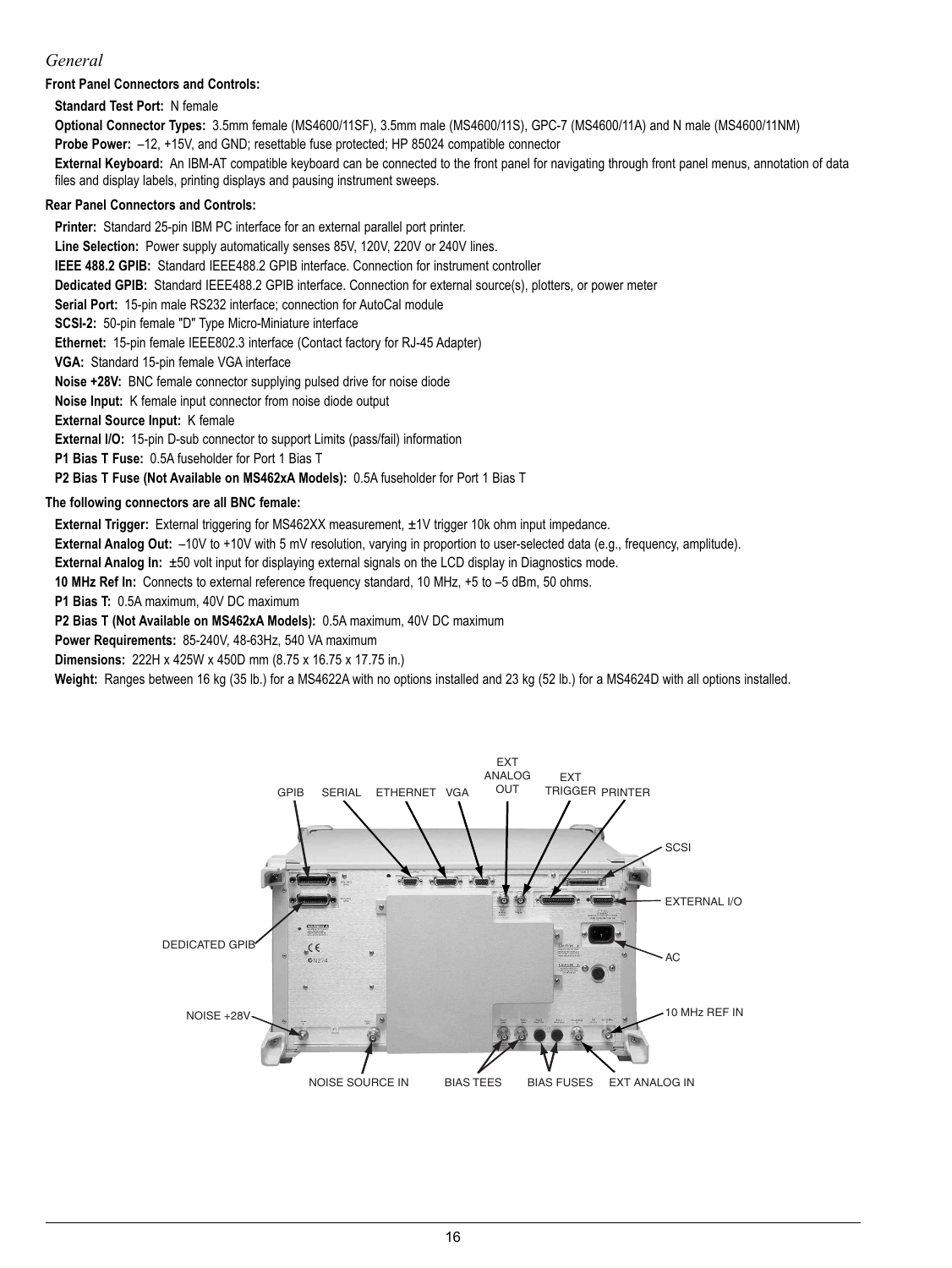## *Environment*

**Storage Temperature Range:** –40˚ to +75˚C

**Operating Temperature Range:** 0˚C to +50˚C (specifications apply at 23 ± 3˚C)

**Relative Humidity:** 5% to 95% at +40˚C

#### *EMC*

**Meets the emissions and immunity requirements of:** EMC Directive - 89/336/EEC per EN61326

**Emissions Standard:** EN55011:1991 IEC 61000-3-2 IEC 61000-3-3

#### **Immunity Standard:**

IEC 1000-4-2:1995 IEC 1000-4-3:1995 IEC 1000-4-4:1995 IEC 1000-4-5:1995 IEC 1000-4-6:1995 IEC 1000-4-8:1995 IEC 1000-4-11:1995

*Safety*

#### **Meets safety requirements of Low Voltage/Safety Standard:** 72/23/EEC - EN61010-1:1993

#### *Measurement Uncertainty*

**Exact Uncertainty** is a Windows based program (Model No. 2300-361) that is available to help you obtain the uncertainty data that is appropriate for your specific setup conditions. An example of the basic configuration window is shown here to illustrate the intuitive graphical user interface. You can select the Anritsu VNA and the calibration kit being used as well as the frequency range of interest. Specified performance parameters are automatically included to simplify the calculations. This utility enables users to meet the uncertainty analysis requirements of the ISO standards.

The uncertainty curves in the following pages were generated using the utility.

**Uncertainty Models** includes the important VNA effective parameters, test configuration parameters such as connector and cable performance and Device Under Test (DUT) parameters. The model leads to equations that are quite elaborate. For more explanation of uncertainties, models and Exact Uncertainty, see the following application notes:

What is Your Measurement Accuracy (p/n: 11410-00270), Reflectometer Measurements-Revisited (p/n: 11410-00214).



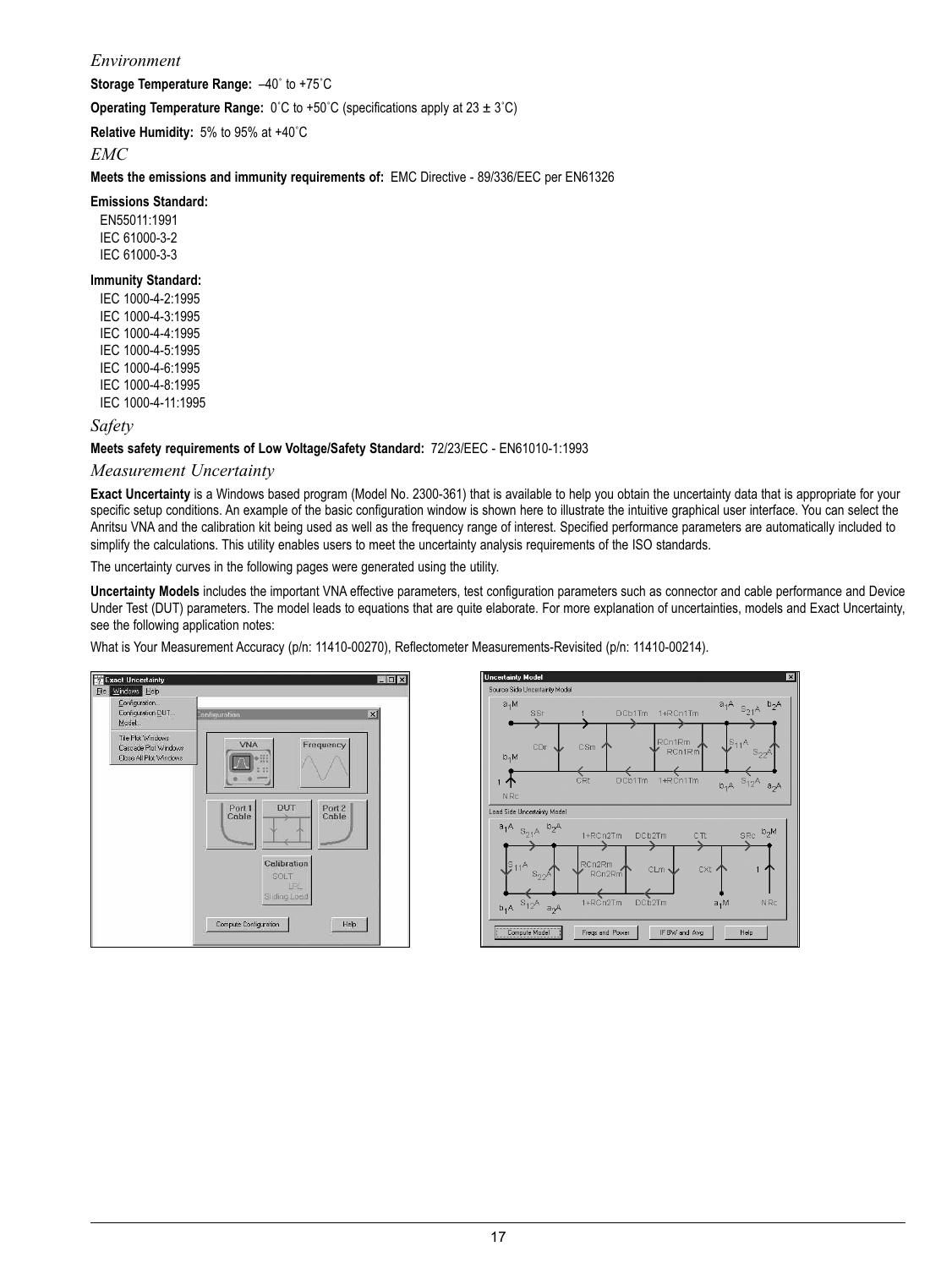## *Uncertainty Graphs*

The following graphs give measurement accuracy after 12-term vector error correction for N, 3.5 mm and GPC-7 connector types. The errors are worst case contributions of residual directivity, load and source match, frequency response, isolation, network analyzer dynamic accuracy, and connector repeatability.



*Transmission Measurements: N Connectors*







*Transmission Measurements: GPC-7 Connectors*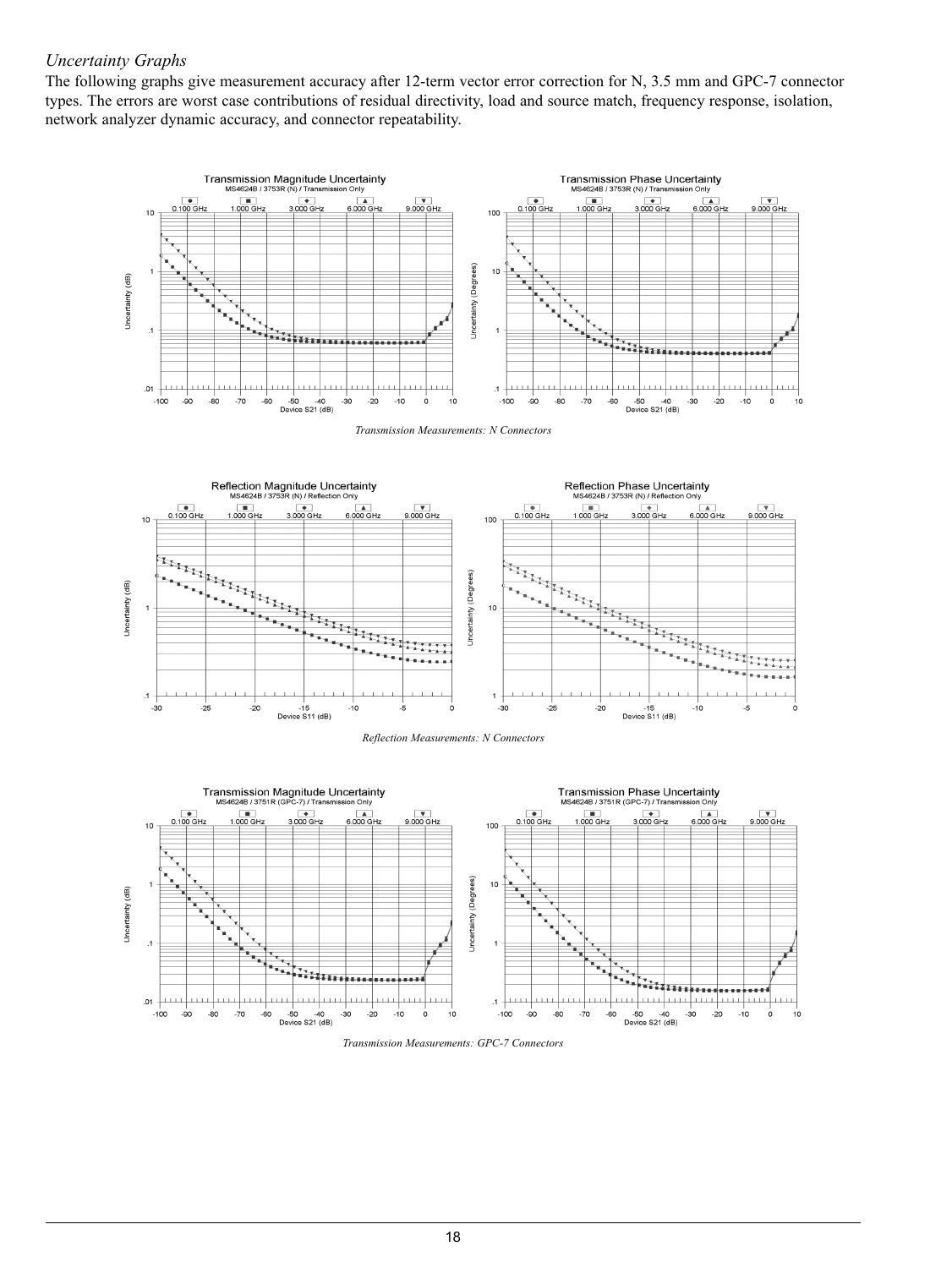## *Uncertainty Graphs*

In preparing the graphs on these two pages, a 10 Hz IF bandwidth and one averaging point were used following a calibration using 0 dBm Port Power. A 375xR series cal kit was used to obtain this data, which was generated using the Exact Uncertainty utility. Changes in the IF bandwidth or averaging can result in variations at low levels.



*Reflection Measurements: GPC-7 Connectors*







*Reflection Measurements: 3.5 mm Connectors*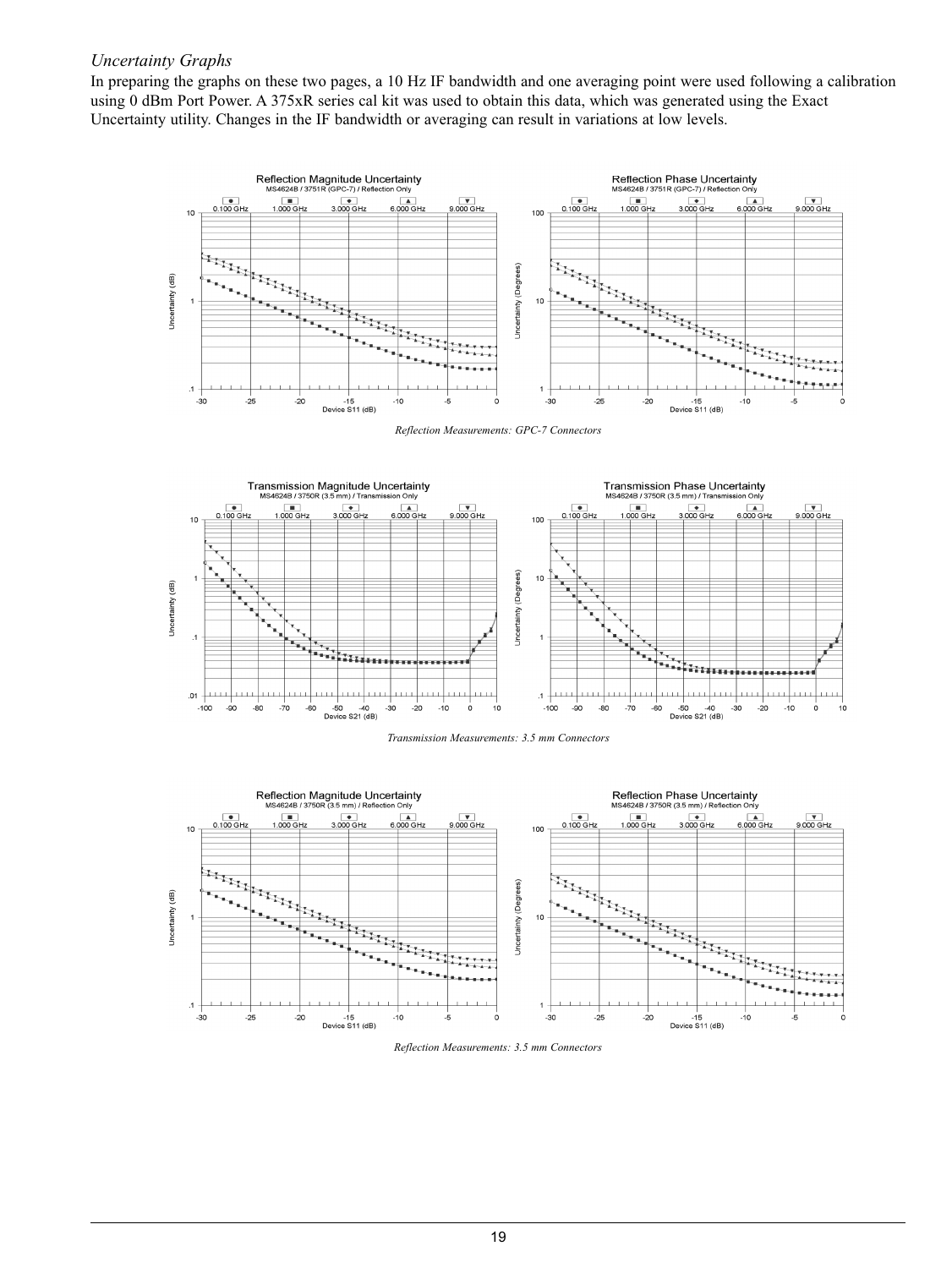## *Configuration Overview*

Scorpion is available in many powerful configurations to satisfy all of your RF measurement requirements; furthermore, Scorpion is easy to upgrade as your measurement requirements expand. Configuring your Scorpion is as easy as following this three-step process:

- (1) Choose the desired S-parameter measurement configuration
- (2) If required, specify the  $2<sup>nd</sup>$  Source part number according to this selected configuration
- (3) If required, add additional options and specify connector type

The latest manufacturing techniques enable you to preserve your investment. With the modular and compartmentalized infrastructure, Scorpion is easy to manufacture, maintain, and upgrade.

|                            | 10 MHz - $3$ GHz       | 10 MHz - $6$ GHz       | 10 MHz - 9 GHz         |
|----------------------------|------------------------|------------------------|------------------------|
| 2-Port $T/R$ <sup>1</sup>  | MS4622A                | MS4623A                | MS4624A                |
| 2-Port                     | MS4622B                | MS4623B                | MS4624B                |
| 3-Port                     | MS4622B +<br>MS4600/3A | MS4623B +<br>MS4600/3B | MS4624B +<br>MS4600/3E |
| $3$ -Port T/R <sup>2</sup> | MS4622B +<br>MS4600/6  | MS4623B +<br>MS4600/6  | MS4624B +<br>MS4600/6  |
| 4-Port                     | <b>MS4622D</b>         | MS4623D                | <b>MS4624D</b>         |
| 2-Port DRA <sup>3</sup>    | MS4622C                | MS4623C                | MS4624C                |
| 3-Port DRA <sup>3</sup>    | MS4622C+<br>MS4600/3C  | MS4623C +<br>MS4600/3D | MS4624C +<br>MS4600/3F |

*(1) Choose the desired S-parameter measurement configuration*



<sup>1</sup>T/R is economical Transmission/Reflection (or one-path, two-port) configuration that measures  $S_{11}$ ,  $S_{21}$ 

23-Port T/R measures 2-port S-parameters plus two-path, three-port measurements.

3DRA is Direct Receiver Access configuration for use in developing custom solutions.

## *2) For IMD and/or Mixer configurations, make sure to include the second source part number*

Option MS4600/3x, as shown in the following table, adds an additional integrated source to support S-parameter measurements of 3-port devices. This integrated source also supports mixer measurements and intermodulation distortion (MS4600/13 provides integrated application software to simplify IMD testing) measurements.

| <b>Option Description</b>       | <b>Part Number</b> |
|---------------------------------|--------------------|
| 3 GHz Second Source for MS4622B | MS4600/3A          |
| 6 GHz Second Source for MS4623B | MS4600/3B          |
| 9 GHz Second Source for MS4624B | MS4600/3E          |
| 3 GHz Second Source for MS4622C | MS4600/3C          |
| 6 GHz Second Source for MS4623C | MS4600/3D          |
| 9 GHz Second Source for MS4624C | MS4600/3F          |

This additional source (Option 3x) is standard in the 4-port network analyzer (i.e. "D" Models) and supports true S-Parameter measurements of 4-port devices.

*(3) Finally, specify any additional options to complete your configuration*

## **Scorpion can be further upgraded to include the following options:**

| <b>Option Description</b>                | <b>Part Number</b> | Availability                   |
|------------------------------------------|--------------------|--------------------------------|
| Time Domain                              | MS4600/2           | All Models                     |
| 3 GHz Noise Figure <sup>1</sup>          | MS4600/4, 4D, 4F   | B, C and D Models respectively |
| 6 GHz Noise Figure <sup>1</sup>          | MS4600/4B, 4E, 4G  | B, C and D Models respectively |
| Frequency Translating Group Delay (FTGD) | MS4600/5           | B and D Models Only            |
| T/R Step Attenuator                      | MS4600/7           | A Models Only                  |
| Harmonic Measurement                     | MS4600/8           | All Models                     |
| Test Port Connector <sup>2</sup>         | MS4600/11          | All Models                     |
| Intermodulation Distortion <sup>3</sup>  | MS4600/13          | All Models                     |
| 500 MB Internal Hard Drive               | MS4600/15          | All Models                     |

1Noise Figure measurements start at 50 MHz

2Standard Connector is N-female, also available is N male (MS4600/11NM), 3.5mm male (MS4600/11S),

3.5mm female (MS4600/11SF), and GPC-7 male (MS4600/A)

3Intermodulation Distortion requires an additional source (external source or reference MS4600/3x)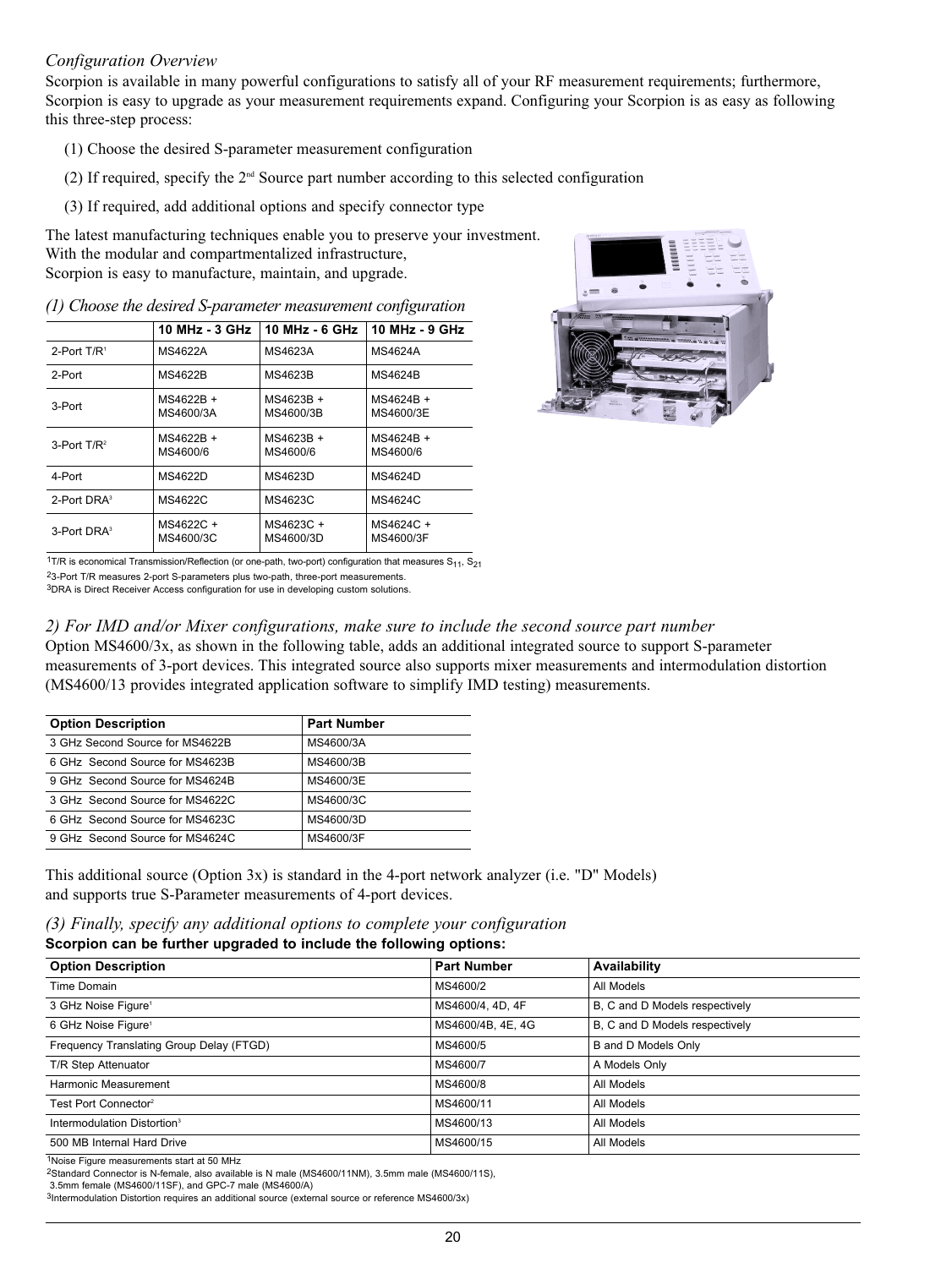## *MODELS*

A flexible choice of models from "economical" to "fully-loaded, deadly accurate" ensures you can configure a system to satisfy your requirements. You can upgrade the model between frequency ranges and configurations as your requirements change for additional value.

| <b>Configuration Summary</b> | MS462x 10 MHz to 3 GHz | MS4623x 10 MHz to 6 GHz | MS4624x 10 MHz to 9 GHz |
|------------------------------|------------------------|-------------------------|-------------------------|
| $MS462xA$ T/R <sup>1</sup>   |                        |                         |                         |
| MS462xB S-Parameter          |                        |                         |                         |
| $MS462xC$ DRA <sup>2</sup>   |                        |                         |                         |
| MS462xD 4-Port               |                        |                         |                         |

 $17/R$  is economical Transmission/Reflection (or one-path, two-port) configuration that measures  $S_{11}$ ,  $S_{21}$ .

2DRA is Direct Receiver Access configuration for use in developing custom solutions.

#### **MS462xA Transmission/Reflection Analyzer**

These economical analyzers are one path, two port network analyzers that satisfies high volume passive RF production requirements for stability, reliability, speed, dynamic range and accuracy.

| <b>MS4622A:</b> | 10 MHz to 3 GHz. 2-Port. T\R |
|-----------------|------------------------------|
| <b>MS4623A:</b> | 10 MHz to 6 GHz, 2-Port, T\R |
| <b>MS4624A:</b> | 10 MHz to 9 GHz, 2-Port, T\R |

#### **MS462xB Vector Network Measurement System (VNMS)**

For passive, active, and frequency translating devices, these powerful S-parameter configurations offer the performance, ease-of-use and versatility of a vector network analyzer (VNA) with an amazing twist: integrated options that allow 3-Port, Noise Figure, Harmonic, Frequency Translating Group Delay and Intermodulation Distortion (IMD) measurements. The 3-port configuration includes mixed-mode S-parameters, arbitrary impedance and powerful embedding/ de-embedding routines, too.

| MS4622B: | 10 MHz to 3 GHz, 2-Port |
|----------|-------------------------|
| MS4623B: | 10 MHz to 6 GHz, 2-Port |
| MS4624B: | 10 MHz to 9 GHz, 2-Port |

#### **MS462xC VNMS / Direct Receiver Access**

With direct access to the receivers (i.e. without an integrated test set), these vector network analyzers offer the ultimate flexibility for power amplifiers, frequency translating, and multiple output device requirements.

| MS4622C: | 10 MHz to 3 GHz, 2-Port |
|----------|-------------------------|
| MS4623C: | 10 MHz to 6 GHz, 2-Port |
| MS4624C: | 10 MHz to 9 GHz, 2-Port |

#### **MS462xD VNMS / 4-Port, Balanced Differential Measurements**

This newest 4-port measurement solution includes mixed-mode S-Parameters, arbitrary impedance, powerful embedding/de-embedding routines and the second internal source to tame your toughest RF device requirements. Many of these new features are available in the existing model configurations, too.

| MS4622D: | 10 MHz to 3 GHz, 4-Port |
|----------|-------------------------|
| MS4623D: | 10 MHz to 6 GHz, 4-Port |
| MS4624D: | 10 MHz to 9 GHz, 4-Port |

#### *Options*

#### **Rack Mount**

**MS4600/1:** Rack Mount Kit with Slides

For all models, rack mount kit containing a set of track slides (90° tilt capability), mounting ears, and front panel handles for mounting the instrument in a standard 19-inch equipment rack.

#### **MS4600/1A:** Rack Mount Kit with Handles

For all models, rack mount kit containing a set of mounting ears and hardware to permanently mount instrument in a standard 19-inch equipment rack. Slides are not provided.

#### **Time Domain**

**MS4600/2:** Time (Distance) Domain

For all models, Time domain analysis can also be performed utilizing Lowpass, Bandpass or Phasor Impulse processing techniques. Windows and Gating support additional conditioning to further enhance time domain processing.

#### **Second Internal Source, Third Test Port**

The following options add internal second source, third test port and test attenuator. The appropriate models are also shown.

| MS4600/3A:        | MS4622B. 3 GHz |
|-------------------|----------------|
| MS4600/3B:        | MS4623B, 6 GHz |
| MS4600/3C:        | MS4622C, 3 GHz |
| MS4600/3D:        | MS4623C, 6 GHz |
| <b>MS4600/3E:</b> | MS4624B, 9 GHz |
| <b>MS4600/3F:</b> | MS4624C, 9 GHz |

#### **Noise Figure**

The following options add integrated Noise Figure measurements. Noise Source not included. The appropriate models are also shown.

#### **NF Options, 50 to 3000 MHz**

| <b>MS4600/4:</b>  | MS4622B. MS4623B. MS2624B |
|-------------------|---------------------------|
| <b>MS4600/4D:</b> | MS4622C. MS4623C. MS4624D |
| <b>MS4600/4F:</b> | MS4622D, MS4623D, MS4624D |

#### **NF Options, 50 to 6000 MHz**

| <b>MS4600/4B:</b> | MS4623B. MS4623B |
|-------------------|------------------|
| <b>MS4600/4E:</b> | MS4623C, MS4624C |
| <b>MS4600/4G:</b> | MS4623D, MS4624D |

#### **Noise Sources**

| <b>NC346A:</b> | 3.5mm, 5 dB ENR Noise Source  |
|----------------|-------------------------------|
| <b>NC346B:</b> | 3.5mm, 15 dB ENR Noise Source |

#### **Frequency Translating Group Delay**

**MS4600/5:** Frequency Translating Group Delay For MS462xB and MS462xD, adds mixer group delay measurement.

#### **Third Test Port Without Second Internal Source**

**MS4600/6:** Third Test Port

For MS462xB and MS462xC, adds third test port on front panel with routing to rear panel for external source (3.5mm rear panel connector). Configuration supports 12-term (2-port) vector correction plus vector correction of S11, S21 and S31 on 3-port devices. With external source, 3-port (24-term) calibrations can be performed.

#### **Source Step Attenuator**

**MS4600/7:** T/R Step Attenuator For MS462xA, adds internal step attenuator to internal source.

#### **Harmonic Measurements**

**MS4600/8:** Harmonic Measurements For all models, adds firmware to orchestrate harmonics measurements.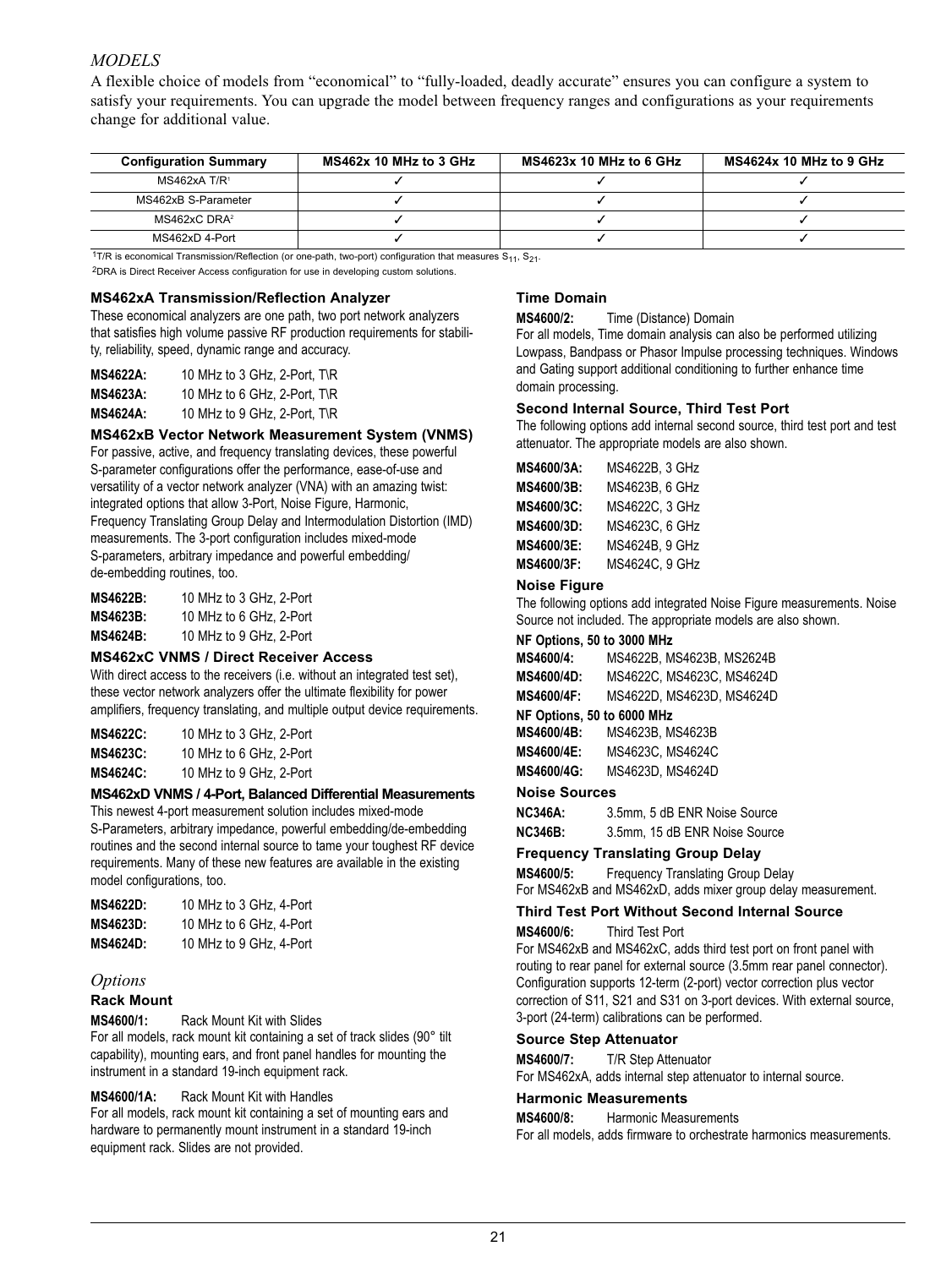#### **Connector Designation**

Standard front panel connector type is N female. Use the following options to specify optional connector types. Connector type is the same for all ports.

|                     | <b>MS4600/11NM:</b> Replaces N female with N male Test Port Adapters |
|---------------------|----------------------------------------------------------------------|
| MS4600/11S:         | Replaces N female with 3.5mm male Test Port Adapters                 |
| <b>MS4600/11SF:</b> | Replaces N female with 3.5mm female Test Port Adapters               |
| MS4600/11A:         | Replaces N female with GPC-7 male Test Port Adapters                 |

#### **Intermodulation Distortion Measurements**

**MS4600/13:** Intermodulation Distortion Measurements

For all models, adds firmware to orchestrate CW, swept frequency and swept power IMD measurements. Second source is required (reference MS4600/3x) or external source can be used.

#### **Memory**

**MS4600/15:** Internal 500 MB Hard Drive

#### **Calibration Options**

| Z540/Guide 25 Calibration          |
|------------------------------------|
| <b>Premium Calibration</b>         |
| $N(m)-N(m)$ Cable, 30.5 cm (1 ft.) |
| $N(m)-N(m)$ Cable, 61 cm (2 ft.)   |
|                                    |

## **GPIB Cables**

| 2100-5: | GPIB Cable, 0.5 m (1.6 ft.) |
|---------|-----------------------------|
| 2100-1: | GPIB Cable, 1 m (3.3 ft.)   |
| 2100-2: | GPIB Cable, 2 m (6.6 ft.)   |
| 2100-4: | GPIB Cable, 4 m (13.2 ft.)  |

## *Calibration Kits*

Using Anritsu's precision coaxial OSLT calibration kits ensures accurate operation of your MS462xx series VNMS. These kits include precision components required to perform the requisite calibrations.

#### **Standard (10 MHz to 9 GHz)**

| 3750R:<br>3750R/1:<br>3750R/3: | SMA/3.5 mm Calibration Kit<br>Adds a set of five Phase Equal Insertables (PEIs).<br>Adds additional 3.5 mm (female) and 3.5 mm (male)<br>terminations required for four port calibrations. |
|--------------------------------|--------------------------------------------------------------------------------------------------------------------------------------------------------------------------------------------|
| 3751R:                         | <b>GPC-7 Calibration Kit</b>                                                                                                                                                               |
| 3751R/2:                       | Adds a third GPC-7 termination required for three port<br>calibrations.                                                                                                                    |
| 3751R/3:                       | Adds two additional GPC-7 terminations required for<br>four port calibrations.                                                                                                             |
| 3753R:                         | N (50 $\Omega$ ) Connector Calibration Kit                                                                                                                                                 |
| 3753R/1:                       | Adds a set of five Phase Equal Insertables (PEIs).                                                                                                                                         |
| 3753R/3:                       | Adds additional N (female) and N (male) terminations<br>required for four port calibrations.                                                                                               |
| 3753-75R:<br>3753-75R/3:       | N (75 $\Omega$ ) Calibration Kit, Specified to 3 GHz<br>Adds additional N (75 Ohm female) and N (75 $\Omega$ male)<br>terminations required for four port calibrations.                    |

#### *Verification Kits*

Anritsu offers a complete line of coaxial verification kits to confirm your system's performance. All verification kits contain precision components with characteristics traceable to the US National Institute of Standards and Technology (NIST).

| 3663R: | <b>Type N Verification Kit</b> |
|--------|--------------------------------|
| 3666R: | SMA/3.5 mm Verification Kit    |
| 3667R: | <b>GPC-7 Verification Kit</b>  |

#### **AutoCal®**

The AutoCal modules are automatic precision calibrators that provide fast, repeatable, and accurate coaxial calibrations up to 9 GHz. The AutoCal system includes the module, serial cable, power supply, power cord, characterization disk, and operational manual. Scorpion has standard firmware to control AutoCal so no further options are required for auto-calibrations.

| 36581NNF/2:                 | $N(m)$ to $N(f)$ , 10 MHz to 9 GHz                                  |  |
|-----------------------------|---------------------------------------------------------------------|--|
| 36581KKF/2:                 | $K(m)$ to $K(f)$ , 10 MHz to 9 GHz                                  |  |
| 36584KF:                    | 4-Port K(f), 10 MHz to 9 GHz                                        |  |
| 36584NF:                    | 4-Port N(f), 10 MHz to 9 GHz                                        |  |
| 36583S:                     | Test Port Cable Converter Set, SMA type                             |  |
| 36583L:                     | Test Port Cable Converter Set, 3.5mm type                           |  |
| 36583K:                     | Test Port Cable Converter Set, K type                               |  |
| 760-208:                    | Transit Case for AutoCal                                            |  |
| <b>Test Port Cables</b>     |                                                                     |  |
|                             | <b>High Performance, Flexible</b>                                   |  |
| 15LL50-0.3A:                | 3.5 mm Cable, Male to Male, 30 cm (11.8 in.)                        |  |
| 15LL50-0.6A:                | 3.5 mm Cable, Male to Male, 60 cm (23.6 in.)                        |  |
| 15LLF50-0.3A:               | 3.5 mm Cable, Male to Female, 30 cm (11.8 in.)                      |  |
| 15LLF50-0.6A:               | 3.5 mm Cable, Male to Female, 60 cm (23.6 in.)                      |  |
| 15NN50-0.3A:                | Type N Cable, Male to Male, 30 cm (11.8 in.)                        |  |
| 15NN50-0.6A:                | Type N Cable, Male to Male, 60 cm (23.6 in.)                        |  |
|                             | <b>15NNF50-0.3A:</b> Type N Cable, Male to Female, 30 cm (11.8 in.) |  |
|                             | <b>15NNF50-0.6A:</b> Type N Cable, Male to Female, 60 cm (23.6 in.) |  |
| Economy, Armored Semi-Rigid |                                                                     |  |
|                             |                                                                     |  |

| 3670A50-1:  | GPC-7 Cable, 30.5 cm (1 ft.)     |
|-------------|----------------------------------|
| 3670A50-2:  | GPC-7 Cable, 61 cm (2 ft.)       |
| 3670K50-1:  | K(f)-K(m) Cable, 30.5 cm (1 ft.) |
| 3670K50-2:  | K(f)-K(m) Cable, 61 cm (2 ft.)   |
| 3670KF50-1: | K(f)-K(f) Cable, 30.5 cm (1 ft.) |
| 3670KF50-2: | K(f)-K(f) Cable, 61 cm (2 ft.)   |
| 3670N50-1:  | N(f)-N(m) Cable, 30.5 cm (1 ft.) |
| 3670N50-2:  | N(f)-N(m) Cable, 61 cm (2 ft.)   |
|             |                                  |

### *Precision Adapters*

| Coaxial   |                                                |
|-----------|------------------------------------------------|
| 34NK50:   | Adapter, DC to 18 GHz, $50\Omega$ , N(m)-K(m)  |
| 34NKF50:  | Adapter, DC to 18 GHz, $50\Omega$ , N(m)-K(f)  |
| 34NFK50:  | Adapter, DC to 18 GHz, $50\Omega$ , N(f)-K(m)  |
| 34NFKF50: | Adapter, DC to 18 GHz, 50 $\Omega$ , N(f)-K(f) |
|           |                                                |

## **Fixed Attenuators**

| 43KB-3:                | Fixed Attenuator, 3 dB, DC to 26.5 GHz, $50\Omega$ , K(m) to K(f)       |  |
|------------------------|-------------------------------------------------------------------------|--|
| 43KB-6:                | Fixed Attenuator, 6 dB, DC to 26.5 GHz, $50\Omega$ , K(m) to K(f)       |  |
| 43KB-10:               | Fixed Attenuator, 10 dB, DC to 26.5 GHz, $50\Omega$ , K(m) to K(f)      |  |
| 43KB-20:               | Fixed Attenuator, 20 dB, DC to 26.5 GHz, 50 $\Omega$ , K(m) to K(f)     |  |
| $75\Omega$ Accessories |                                                                         |  |
| 34NN75B:               | Precision Adapter, DC to 3 GHz, $75\Omega$ , N(m)-N(m)                  |  |
| 34NFNF75B:             | Precision Adapter, DC to 3 GHz, $75\Omega$ , N(f)-N(f)                  |  |
| 1091-137:              | Adapter, DC to 1500 MHz, 75 $\Omega$ , N(f)-F(m)                        |  |
| 1091-168:              | Adapter, DC to 1500 MHz, 75 $\Omega$ , N(m)-F(m)                        |  |
| 1091-169:              | Adapter, DC to 1500 MHz, 75 $\Omega$ , N(m) F(f)                        |  |
| 1091-170:              | Adapter, DC to 1500 MHz, 75 $\Omega$ , N(f)-F(f)                        |  |
| 11N75B:                | Power Divider, 1 MHz to 3 GHz, 75 $\Omega$ ,<br>N(f) input, N(f) output |  |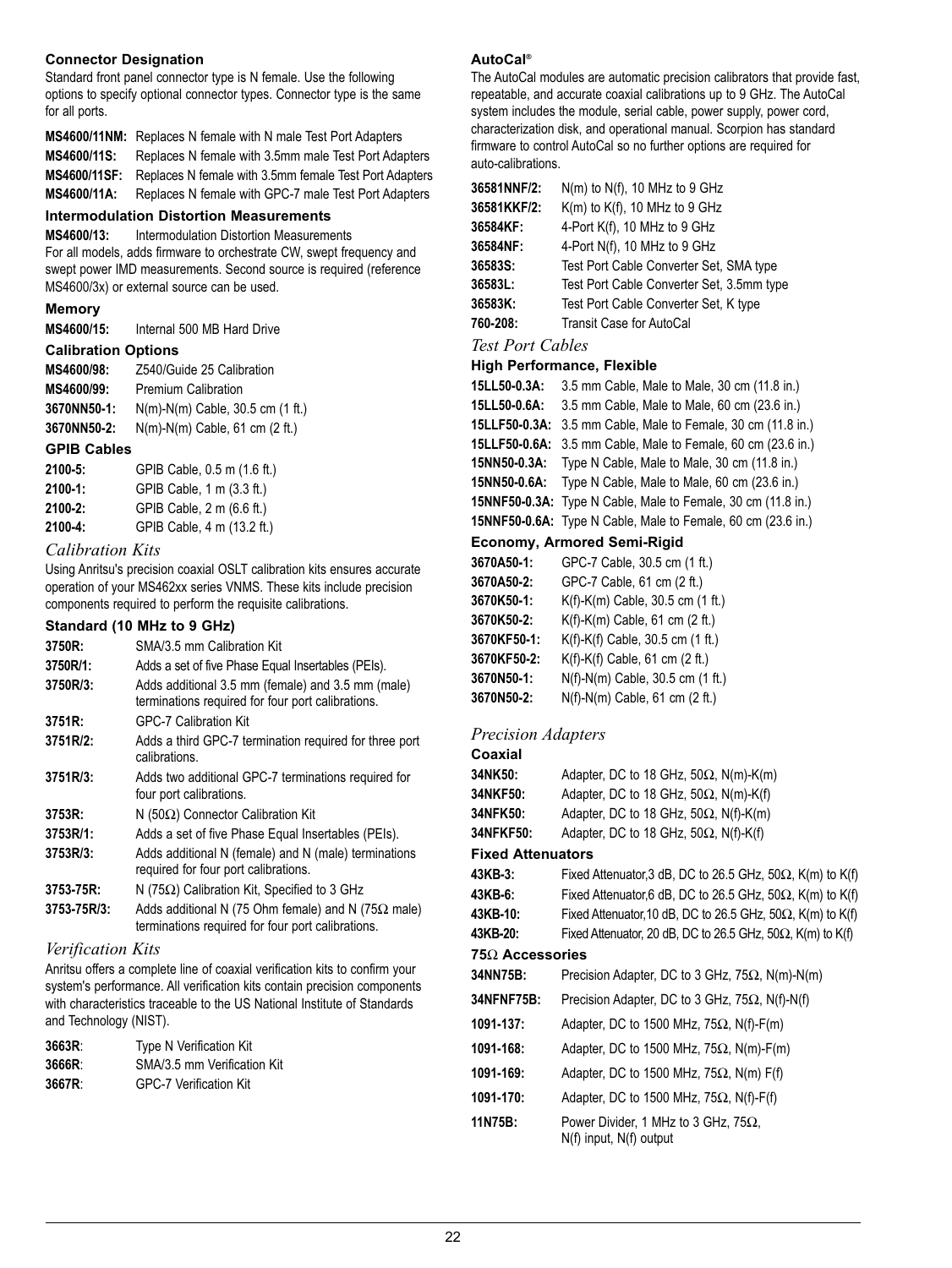#### **Software**

| 2300-218:      | Anritsu Power Tools, Windows® Instrument Drivers                    |
|----------------|---------------------------------------------------------------------|
| 2300-232:      | Mixer Measurement Assistant (NxN)                                   |
| 2300-361:      | <b>Exact Uncertainty</b>                                            |
| 2300-364:      | Scorpion Command Encyclopedia                                       |
| <b>Printer</b> |                                                                     |
| 2000-1214:     | HP Desk Jet Printer, Model 450                                      |
| 2000-1216:     | Black Printer Cartridge, Model 450                                  |
| 2000-1217:     | Rechargeable Battery, Model 450                                     |
| 2000-1218:     | Desk Jet Power Cord (UK)                                            |
| 2000-663:      | Desk Jet Power Cord (Europe)                                        |
| 2000-664:      | Desk Jet Power Cord (Australia)                                     |
| 2000-666:      | Desk Jet Power Cord (Japan)                                         |
| 2000-667:      | Desk Jet Power Cord (South Africa)                                  |
| $2225 - 6$ :   | Parallel Interface Printer Cable                                    |
|                | <b>Other Accessories and Tools</b>                                  |
| $01 - 201$ :   | 5/16" Torque Wrench, 8 ft-lbs, for SMA, 3.5 mm,<br>and K Connectors |
| $01 - 204$ :   | Anritsu Stainless Steel Connector Wrench                            |
| 760-216:       | Scorpion (MS462xx) Transit Case                                     |
| 2000-1065:     | 0.9 m SCSI Cable (SCSI-2 - DB25 Male)                               |
| 2000-1066:     | 104 Key AT Connector Keyboard                                       |
| 2000-1208:     | <b>Ethernet Transceiver</b>                                         |
| 2000-1209:     | <b>Crossover Ethernet Cable</b>                                     |

#### **MS4600A/B/C/D External Hard Drive\*\***

(includes PCMCIA Drive with Power Supply, SCSI Interface Cable, and 128 Mb Flash PCMCIA Memory Card)

| 2000-1406: | Scorpion External Hard Drive<br>(for use in the United States              |
|------------|----------------------------------------------------------------------------|
| 2000-1407: | Scorpion External Hard Drive<br>(for use in Europe, except United Kingdom) |
| 2000-1408: | Scorpion External Hard Drive<br>(for use in United Kingdom)                |
|            |                                                                            |

**2000-1409:** Scorpion External Hard Drive (for use in Australia)

#### **Extended Service Options**

Standard Warranty is for 3 years, which covers the Scorpion mainframe, options, noise sources, and harmonic phase standard.

#### **On-Site Support Plans**

| <b>Option ES31:</b> | 3 Year On-Site Repair |
|---------------------|-----------------------|
|---------------------|-----------------------|

- **Option ES37:** 3 Year On-Site Standard Calibration
- **Option ES38:** 3 Year On-Site Premium Calibration

#### **Return-to-Service Center Support Plans**

**Option ES32:** 3 Year Return-to-Service Center Standard Calibration **Option ES34:** 3 Year Return-to-Service Center Premium Calibration **Option ES50:** 5 Year Return-to-Service Center Repair Only **Option ES52:** 5 Year Return-to-Service Center Standard Calibration **Option ES54:** 5 Year Return-to-Service Center Premium Calibration **Option ES55:** 5 Year Return-to-Service Center Repair plus Standard Calibration **Option ES56:** 5 Year Return-to-Service Center Repair plus Premium Calibration

# **Upgrade Options\***

MS4622x to MS4623x or MS4624x\* MS4623x to MS4624x\* Add Additional Options\*

\*Please contact your Anritsu representative for pricing and delivery. \*\*Not operational with Option 15, 500 MB internal drive.

#### *Related Literature*

**Brochures**

| Scorpion Family Brochure                              | 11410-00289                |
|-------------------------------------------------------|----------------------------|
| Scorpion Technical Specifications                     | 11410-00288                |
| <b>PATS Brochure</b>                                  | 11410-00263                |
| <b>TMATS Brochure</b>                                 | 11410-00292                |
| 2-Port AutoCal Brochure                               | 11410-00189                |
| 4-Port AutoCal Brochure                               | 11410-00294                |
| PIM-S                                                 | 11410-00349                |
| RF Multi-Port Balanced VNA                            | 11410-00352                |
| Microwave Multiport Balanced VNA                      | 11410-00335                |
| <b>Application Notes</b>                              |                            |
| CDROM, Scorpion Literature                            | 10920-00040                |
| 2-Port AutoCal Automatic Calibrator                   | 11410-00258                |
| 4-Port AutoCal Automatic Calibrator                   | 11410-00298                |
| Noise Figure                                          | 11410-00210                |
| Noise Figure Accuracy                                 | 11410-00227                |
| Noise Figure Corrections                              | 11410-00256                |
| Intermodulation Distortion                            | 11410-00213                |
| Harmonics                                             | 11410-00222                |
| Frequency Translated Group Delay                      | 11410-00236                |
| Global Power Sweep                                    | 11410-00243                |
| Multiple Source Control                               | 11410-00244                |
| Reflectometer Measurements-Revisited                  | 11410-00214                |
| Time Domain                                           | 11410-00206                |
| Adjacent Channel Power Ratio (ACPR)                   | 11410-00264                |
| What is Your Measurement Accuracy?                    | 11410-00270                |
| Embedding/De-embedding                                | 11410-00278                |
| Three and Four Port S-parameter Measurements          | 11410-00279                |
| Arbitrary Impedance                                   | 11410-00284                |
| Hot S22 and Hot K-factor Measurements                 | 11410-00295                |
| Pulse S-parameters Measurements                       | 11410-00300                |
| Faster Measurements Using Flexible Cal                | 11410-00310                |
| RF Design Nov 1999                                    | 11410-00240                |
| <b>Extended Receiver Calibrations in MS462xx VNAs</b> | 11310-00351                |
| 12 Reasons to Leave Your Old VNA for Scorpion         | 11410-00374                |
| Agilent 8753 to Anritsu Program Conversion Guide      | 11410-00371                |
| Measurements of Non-Insertable Devices                | 11410-00382                |
| Manuals                                               |                            |
| MS462XX Operation Manual                              | 10410-00203                |
| MS462XX Programming Manual                            | 10410-00204                |
| MS462XX Maintenance Manual                            | 10410-00205                |
| MS462XX GPIB Quick Reference Guide                    | 10410-00206                |
| Measurement Guide                                     | 10410-00213                |
| <b>Application Guide</b>                              | 10410-00214                |
| PATS Operation Manual                                 | 10410-00225                |
| <b>TMATS Operation Manual</b>                         | 10410-00244                |
| MN4790A Maintenance Manual                            | 10410-00245                |
| ME7840/4 Operation Manual                             | 10410-00247                |
| MN4783A Maintenance Manual                            | 10410-00248<br>10410-00249 |
| Scorpion Navigator Software User's Guide              |                            |
| <b>Software Utilities and Drivers</b>                 |                            |

| Scorpion Command Encyclopedia      | 2300-364 |
|------------------------------------|----------|
| Power Tools                        | 2300-218 |
| <b>Exact Uncertainty</b>           | 2300-361 |
| Mixer Measurements Assistant (NxN) | 2300-232 |
|                                    |          |